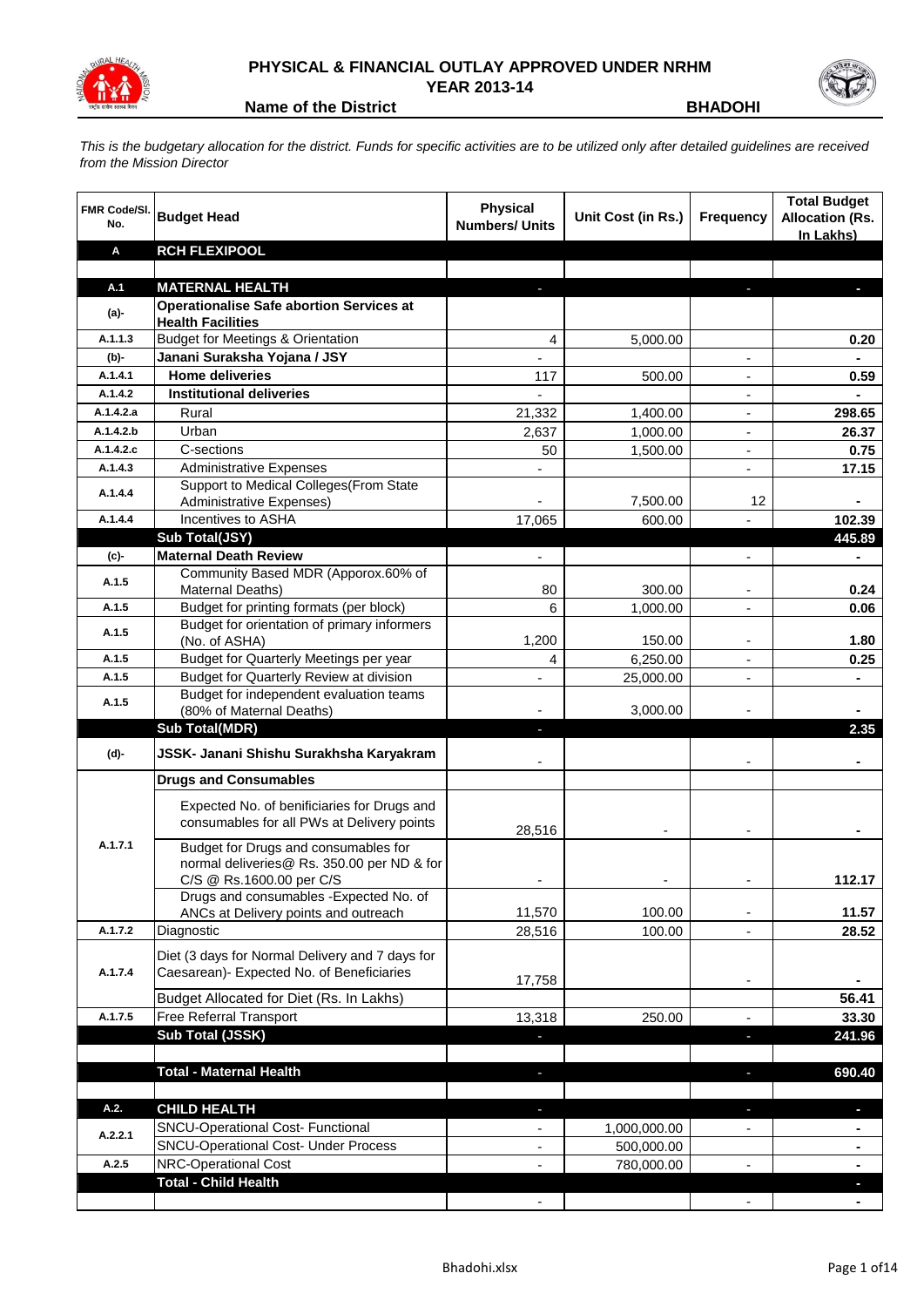| FMR Code/SI.<br>No.  | <b>Budget Head</b>                                                                                                                                                                                                                                                                                            | <b>Physical</b><br><b>Numbers/ Units</b> | Unit Cost (in Rs.)    | Frequency                     | <b>Total Budget</b><br><b>Allocation (Rs.</b><br>In Lakhs) |
|----------------------|---------------------------------------------------------------------------------------------------------------------------------------------------------------------------------------------------------------------------------------------------------------------------------------------------------------|------------------------------------------|-----------------------|-------------------------------|------------------------------------------------------------|
| A.3                  | <b>FAMILY PLANNING</b>                                                                                                                                                                                                                                                                                        | E.                                       |                       | $\blacksquare$                | $\blacksquare$                                             |
| A.3.1                | <b>Terminal/Limiting Methods</b>                                                                                                                                                                                                                                                                              |                                          |                       |                               |                                                            |
| A.3.1.1              | Orientation workshop, dissemination of<br>manuals on FP standards & quality<br>assurance of sterilisation services, fixed day                                                                                                                                                                                 | 1                                        |                       |                               | 0.25                                                       |
| A.3.1.2              | planning meeting<br>Female Sterilisation Camps Proposed                                                                                                                                                                                                                                                       | 36                                       | 25,000.00<br>2,000.00 | ۰<br>$\overline{\phantom{a}}$ | 0.72                                                       |
| A.3.1.3              |                                                                                                                                                                                                                                                                                                               |                                          |                       |                               |                                                            |
|                      | NSV Camps Proposed                                                                                                                                                                                                                                                                                            | 1                                        | 3,500.00              | $\overline{\phantom{a}}$      | 0.04                                                       |
| A.3.1.4              | <b>Compensation for Female Sterilisation</b>                                                                                                                                                                                                                                                                  | 6,611                                    | 1,000.00              | $\blacksquare$                | 66.11                                                      |
| A.3.1.5              | Compensation for male sterilization/NSV<br>Acceptance<br>Orientation Workshop on accreditation of                                                                                                                                                                                                             | 32                                       | 1,500.00              | ٠                             | 0.48                                                       |
| A.3.1.6              | private providers to provide sterilization<br>services                                                                                                                                                                                                                                                        | 1                                        | 10,000.00             |                               | 0.10                                                       |
| A.3.2                | <b>Spacing Methods</b>                                                                                                                                                                                                                                                                                        |                                          |                       |                               |                                                            |
|                      | IUD services at health facilities (including                                                                                                                                                                                                                                                                  |                                          |                       |                               |                                                            |
| A.3.2.2              | fixed day services at Sub Centres-L1)<br>IUD services at health facilities (including                                                                                                                                                                                                                         | 29                                       | 3,000.00              |                               | 0.87                                                       |
| A.3.2.3              | fixed day services at Sub Centre-L1 ) No. of<br><b>IUCD</b> insertions                                                                                                                                                                                                                                        | 13,000                                   | 20.00                 |                               | 2.60                                                       |
| A.3.3                | POL for Family Planning/ Others (including<br>additional mobility support to surgeon's<br>team if req)-Budget given according to total<br>nos. of Female Sterilization Camps.                                                                                                                                 | 36                                       | 1,000.00              |                               | 0.36                                                       |
| A.3.5.2              | <b>Performance rewards</b>                                                                                                                                                                                                                                                                                    |                                          |                       |                               |                                                            |
|                      | Division level: Rs. 11.25 Lakh @ Rs.<br>62,500/- per division (Rs.20,000 for 1st, Rs.<br>15,000 for 2nd and Rs. 10,000 for 3rd<br>position for best performing tubectomy<br>surgeon at each division, Rs. 15,000 for<br>best performing NSV surgeon, and Rs.2000/-<br>for best SN and Rs.500/- for best ANM). |                                          |                       |                               |                                                            |
| A.3.5.3              |                                                                                                                                                                                                                                                                                                               |                                          | 62,500.00             |                               |                                                            |
|                      | World Population Day' celebration                                                                                                                                                                                                                                                                             |                                          |                       | $\overline{\phantom{a}}$      |                                                            |
|                      | For District level activities                                                                                                                                                                                                                                                                                 | 1                                        | 100,000.00            | ٠                             | 1.00                                                       |
|                      | For Block level activities                                                                                                                                                                                                                                                                                    | 6                                        | 10,000.00             | L,                            | 0.60                                                       |
| A.3.5.4<br>A.3.5.4.2 | Other strategies/ activities<br>Orientation of district nodal officers for<br>change in FP Beema Policy-No. of<br>Workshops                                                                                                                                                                                   | 1                                        | 10,000.00             | $\overline{\phantom{a}}$      | $\blacksquare$<br>0.10                                     |
|                      | <b>Total -Family Planning</b>                                                                                                                                                                                                                                                                                 | н                                        |                       | ٠                             | 73.23                                                      |
| A.4                  | <b>ADOLESCENT REPRODUCTIVE AND</b>                                                                                                                                                                                                                                                                            |                                          |                       | $\overline{\phantom{0}}$      |                                                            |
|                      | <b>SEXUAL HEALTH / ARSH</b>                                                                                                                                                                                                                                                                                   |                                          |                       | ۰                             |                                                            |
| A.4.1.4              | <b>Operating Expenses</b>                                                                                                                                                                                                                                                                                     | $\overline{\phantom{0}}$                 |                       | $\overline{\phantom{0}}$      |                                                            |
|                      | For Existing Clinics                                                                                                                                                                                                                                                                                          | $\overline{\phantom{0}}$                 | 2,500.00              | 12                            |                                                            |
| A.4.2                | <b>School Health programme</b>                                                                                                                                                                                                                                                                                | $\overline{\phantom{0}}$                 |                       | ÷,                            |                                                            |
| A.4.2.1              | Dissemination of Guidelines for School<br>Health Programme (14 Nos. for each Block                                                                                                                                                                                                                            |                                          |                       |                               |                                                            |
|                      | and 7 Nos. for District Level)<br>Convergence Meeting at Block level (Twice                                                                                                                                                                                                                                   | 91                                       | 75.00                 | 1                             | 0.07                                                       |
| A.4.2.2              | in a year)                                                                                                                                                                                                                                                                                                    | 6                                        | 2,500.00              | 2                             | 0.30                                                       |
| A.4.2.3              | Mobility Support (For Block Level)                                                                                                                                                                                                                                                                            | 6                                        | 25,000.00             | 6                             | 9.00                                                       |
| A.4.3                | Other strategies/activities                                                                                                                                                                                                                                                                                   | ÷,                                       |                       | $\overline{\phantom{0}}$      | $\blacksquare$                                             |
| A.4.3.2              |                                                                                                                                                                                                                                                                                                               |                                          |                       |                               |                                                            |
|                      | <b>Menstrual Hygiene</b><br>No.of Blocks                                                                                                                                                                                                                                                                      | $\overline{\phantom{a}}$                 |                       | ÷,                            | $\blacksquare$                                             |
|                      |                                                                                                                                                                                                                                                                                                               | $\blacksquare$                           |                       |                               |                                                            |
|                      | No.of ASHAs                                                                                                                                                                                                                                                                                                   | $\overline{\phantom{a}}$                 |                       |                               |                                                            |
|                      | One Planning & Sensitization meeting at<br>Dist.level @Rs.5000/-meeting                                                                                                                                                                                                                                       |                                          | 5,000.00              |                               |                                                            |
|                      | One Review & Refresher meeting at<br>Dist.level @Rs.5000/-meeting                                                                                                                                                                                                                                             | $\overline{\phantom{a}}$                 | 5,000.00              | ٠                             |                                                            |
|                      | Reporting Register for District & Blocks<br>@Rs.30/-register                                                                                                                                                                                                                                                  |                                          | 30.00                 |                               |                                                            |
|                      | Reporting Register for ASHA @Rs.30/-regist                                                                                                                                                                                                                                                                    |                                          | 30.00                 |                               |                                                            |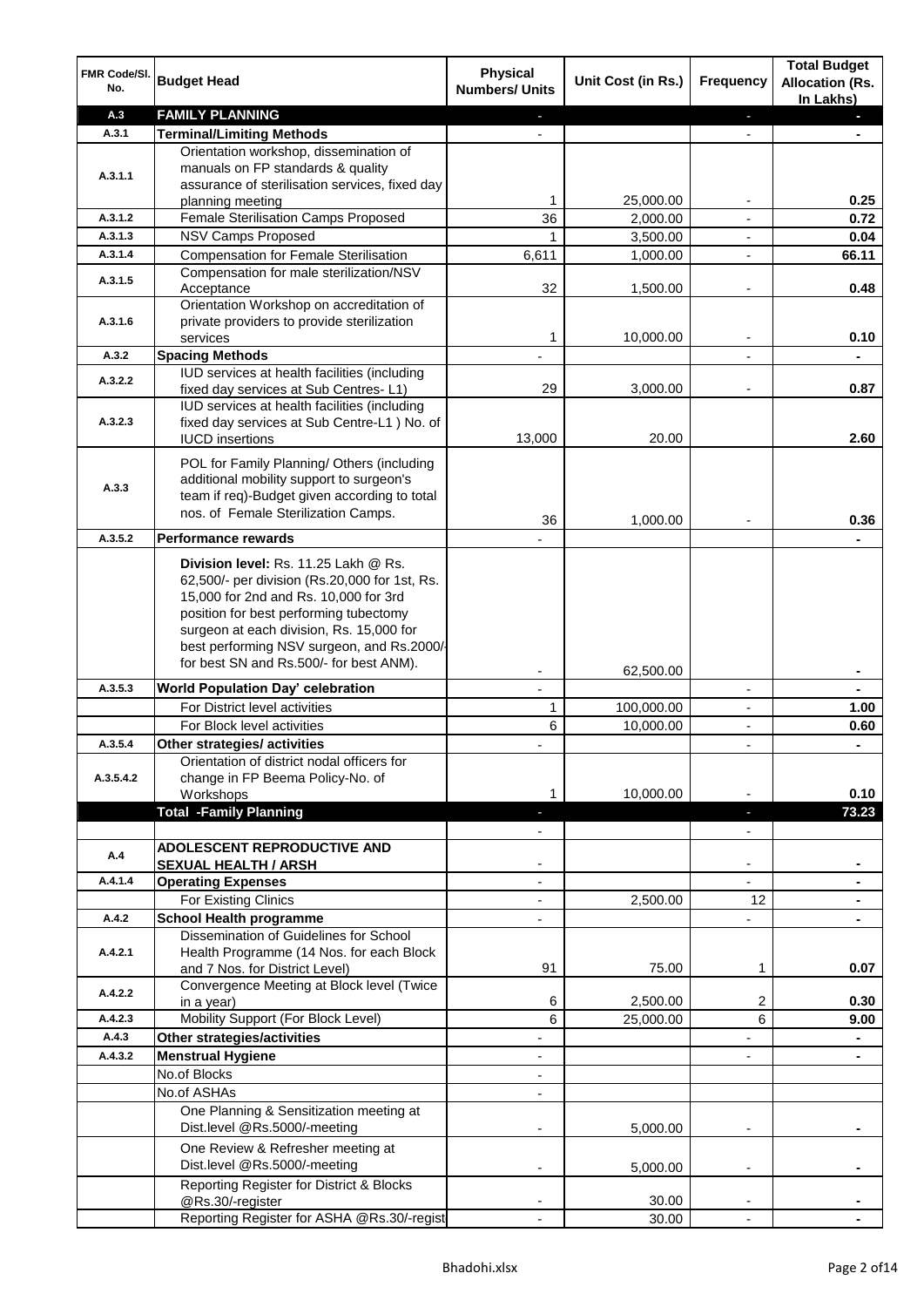| FMR Code/SI.<br>No. | <b>Budget Head</b>                                                                                                                  | <b>Physical</b><br><b>Numbers/ Units</b> | Unit Cost (in Rs.) | <b>Frequency</b>         | <b>Total Budget</b><br><b>Allocation (Rs.</b><br>In Lakhs) |
|---------------------|-------------------------------------------------------------------------------------------------------------------------------------|------------------------------------------|--------------------|--------------------------|------------------------------------------------------------|
|                     | Storage Almirahs for District & Blocks<br>@Rs.5000/- Almirahs                                                                       |                                          | 5,000.00           |                          |                                                            |
|                     | 2 Flex banner with hanging rod per<br>block/Dist.@Rs.500/-banner                                                                    |                                          | 500.00             |                          |                                                            |
|                     | <b>Sub-total ARSH</b>                                                                                                               |                                          |                    | ٠                        | 9.37                                                       |
|                     |                                                                                                                                     |                                          |                    |                          |                                                            |
| A.5                 | <b>URBAN RCH (focus on Urban slums)</b>                                                                                             |                                          |                    | ٠                        | $\blacksquare$                                             |
| A.5.2               | Human Resource for Urban Health                                                                                                     | $\blacksquare$                           |                    | $\overline{\phantom{0}}$ | $\blacksquare$                                             |
| A.5.2.1             | Doctors/Mos                                                                                                                         | 1                                        | 36,000.00          | 6                        | 2.16                                                       |
| A.5.2.4             | <b>ANM</b>                                                                                                                          | 1                                        | 9,900.00           | 6                        | 0.59                                                       |
| A.5.2.5             | <b>Staff Nurse</b>                                                                                                                  | 1                                        | 16,500.00          | 6                        | 0.99                                                       |
| A.5.2.12            | Sweeper cum Choukidar                                                                                                               | 1                                        | 4,950.00           | 6                        | 0.30                                                       |
| A.5.3               | Operating expenses for UHP and UHC                                                                                                  | $\overline{a}$                           |                    |                          | $\blacksquare$                                             |
|                     | Rent @7000/Month/Centre                                                                                                             | 1                                        | 7,000.00           | 6                        | 0.42                                                       |
|                     | Telephone Bills @ 1000/Month/Centre                                                                                                 | 1                                        | 1,000.00           | 6                        | 0.06                                                       |
|                     | Electricity Bills @ 1500/Month/Centre                                                                                               | 1                                        | 1,500.00           | 6                        | 0.09                                                       |
|                     | Contingency @ 500/Month/Centre                                                                                                      | $\mathbf{1}$                             | 500.00             | 6                        | 0.03                                                       |
|                     | <b>Total- Urban Health</b>                                                                                                          | ٠                                        |                    | ٠                        | 4.64                                                       |
|                     |                                                                                                                                     |                                          |                    |                          |                                                            |
| A.7                 | <b>PNDT Activities</b>                                                                                                              | ٠                                        |                    | $\blacksquare$           | ٠                                                          |
| A.7.1               | <b>Support to PC-PNDT Cells</b>                                                                                                     | $\overline{\phantom{a}}$                 |                    | ÷                        | $\blacksquare$                                             |
|                     | <b>Divisional Level</b>                                                                                                             | $\overline{\phantom{a}}$                 |                    |                          | $\blacksquare$                                             |
|                     | Remuneration of Data Assistant (At Each<br>Division PC-PNDT Cell)                                                                   |                                          | 17,000.00          | 12                       |                                                            |
|                     | Contingency for the operation of cell @<br>Rs.20000/-                                                                               | ۰                                        | 20,000.00          | $\mathbf 1$              | ۰                                                          |
|                     | One time office setup cost @ Rs.100000/-                                                                                            | $\blacksquare$                           | 100,000.00         | 1                        | ٠                                                          |
|                     | <b>District Level</b>                                                                                                               | $\overline{\phantom{a}}$                 |                    |                          | $\blacksquare$                                             |
|                     | Remuneration of Data Entry Operator (At<br>Each District PC-PNDT Cell)                                                              | 1                                        | 10,000.00          | 12                       | 1.20                                                       |
|                     | Contingency for the operation of cell @<br>Rs.20000/-                                                                               | 1                                        | 20,000.00          | 1                        | 0.20                                                       |
|                     | One time office setup cost @ Rs. 50000/-                                                                                            | $\mathbf{1}$                             | 50,000.00          | $\mathbf{1}$             | 0.50                                                       |
| A.7.2               | <b>Other PNDT activities</b>                                                                                                        | $\overline{\phantom{a}}$                 |                    | $\overline{\phantom{a}}$ | $\blacksquare$                                             |
| A.7.2.3             | Visit of division level inspection committees<br>(TA/DA of Additional Director will be<br>incurred from this amount) @ Rs.30000 for | ۰                                        | 3,000.00           | 10                       | ۰                                                          |
| A.7.2.8             | 10 visit in a year<br>Orientation of members of the district<br>advisory committees at Division Levels (No.<br>of Workshops)        |                                          | 25,000.00          | 1                        |                                                            |
|                     | District Level Sensitization (No. of                                                                                                |                                          |                    |                          |                                                            |
| A.7.2.10            | Workshops)                                                                                                                          | 1                                        | 10,000.00          | 1                        | 0.10                                                       |
|                     | <b>Total-PC-PNDT</b>                                                                                                                |                                          |                    | Ξ                        | 2.00                                                       |
|                     |                                                                                                                                     |                                          |                    |                          |                                                            |
| A.8                 | <b>Human Resources</b>                                                                                                              | ٠                                        |                    | $\blacksquare$           | Ξ                                                          |
| A.8.1               | <b>Contractual Staff &amp; Services</b>                                                                                             |                                          |                    |                          |                                                            |
| A.8.1.1.1.f         | Honoraria for ANMs at Sub Centres                                                                                                   | 60                                       | 10,000.00          | 6                        | 36.00                                                      |
| A.8.1.1.2.f         | Honoraria for Staff Nurses - SNCU                                                                                                   | ۰                                        | 16,500.00          | 6                        | ۰                                                          |
| A.8.1.1.2.f         | Honoraria for Staff Nurses -NRC                                                                                                     | -                                        | 16,500.00          | 6                        | ۰                                                          |
| A.8.1.2.1           | Honoraria for Laboratory Technicians                                                                                                | $\overline{\phantom{a}}$                 | 11,880.00          | 6                        | $\blacksquare$                                             |
| A.8.1.3.5.d         | Honoraria for Paediatricians- Child Health                                                                                          | $\blacksquare$                           | 48,000.00          | 6                        | ٠                                                          |
| A.8.1.3.7           | Honoraria for Dental Doctors                                                                                                        | $\overline{\phantom{a}}$                 | 35,000.00          | 6                        | $\blacksquare$                                             |
| A.8.1.5.8           | Honoraria for M.O.(Training Coordinators for<br>training NRCs/SNCUs)                                                                |                                          | 36,000.00          | 6                        |                                                            |
| A.8.1.7.2           | Honoraria for X-Ray Technicians                                                                                                     |                                          | 11,800.00          | $6\phantom{1}$           |                                                            |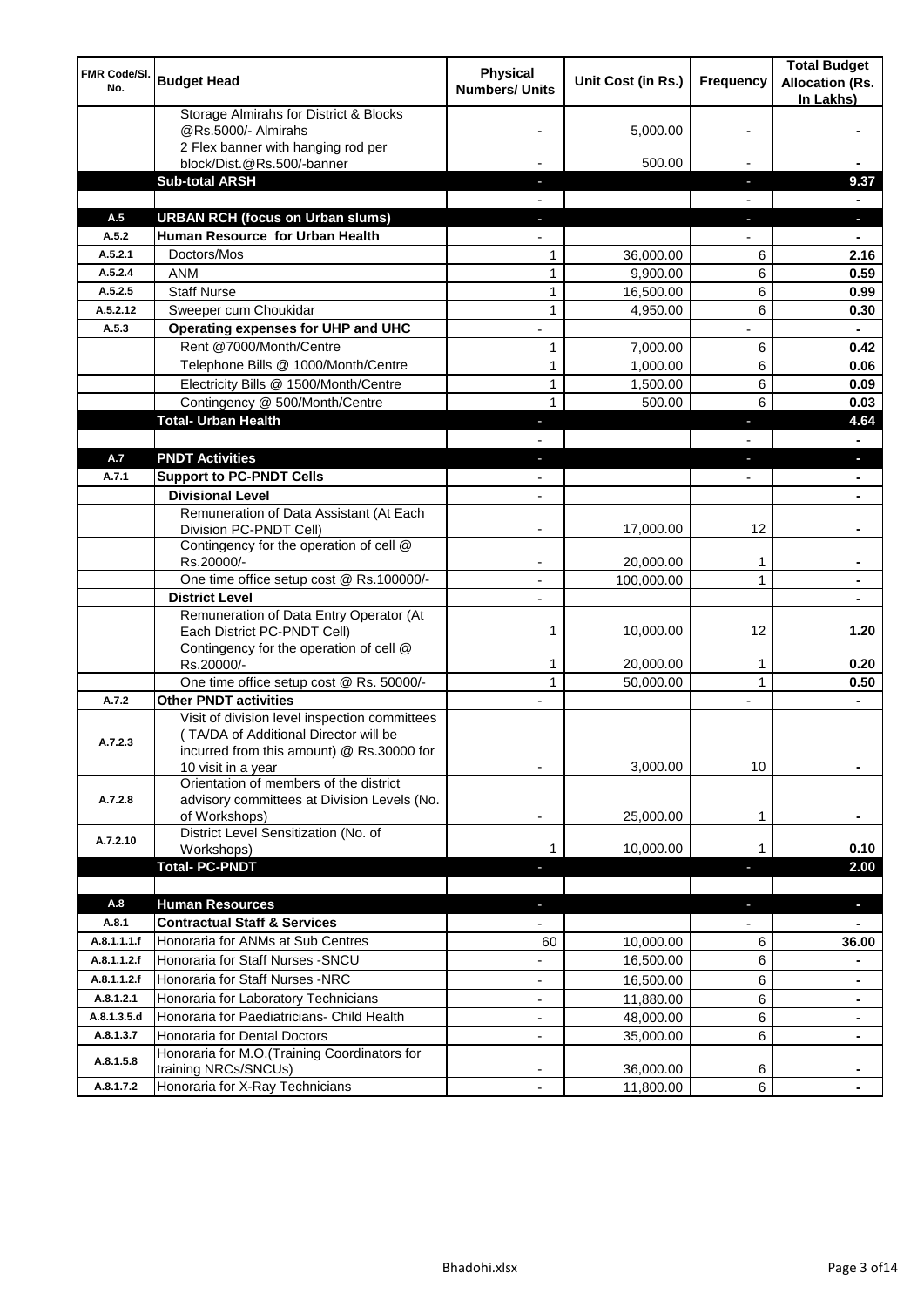| FMR Code/SI.<br>No. | <b>Budget Head</b>                                                                         | <b>Physical</b><br><b>Numbers/ Units</b> | Unit Cost (in Rs.) | <b>Frequency</b>         | <b>Total Budget</b><br><b>Allocation (Rs.</b><br>In Lakhs) |
|---------------------|--------------------------------------------------------------------------------------------|------------------------------------------|--------------------|--------------------------|------------------------------------------------------------|
| A.8.1.7.4           | <b>School Health Teams (Exclusively for SH)</b>                                            |                                          |                    | $\overline{\phantom{a}}$ |                                                            |
| A.8.1.7.4.a         | <b>Honoraria for Medical Officers</b>                                                      |                                          |                    |                          |                                                            |
|                     | No. of MBBS Doctors-Existing                                                               | 2                                        | 36,000.00          | 6                        | 4.32                                                       |
|                     | No. of MBBS Doctors-New                                                                    | 4                                        | 36,000.00          | 2                        | 2.88                                                       |
|                     | No. of BDS Doctors-Existing                                                                | 2                                        | 35,000.00          | 6                        | 4.20                                                       |
|                     | No. of AYUSH Doctors-Existing                                                              | 4                                        | 24,000.00          | 6                        | 5.76                                                       |
|                     | No. of AYUSH Doctors-New                                                                   | 8                                        | 24,000.00          | 2                        | 3.84                                                       |
| A.8.1.7.4.b         | Honoraria for Physiotherapists                                                             | 1                                        | 11,880.00          | 6                        | 0.71                                                       |
| A.8.1.7.4.c         | Honoraria for Dental Hygienists                                                            | ä,                                       | 11,880.00          | 6                        | $\blacksquare$                                             |
| A.8.1.7.4.d         | Honoraria for Ophthalmic Assistants                                                        | 8                                        | 11,880.00          | 6                        | 5.70                                                       |
| A.8.1.7.4.e         | Honoraria for Staff Nurses/GNMs-Existing                                                   | $\overline{\mathbf{4}}$                  | 16,500.00          | 6                        | 3.96                                                       |
|                     | Honoraria for Staff Nurses/GNMs-New                                                        | $\overline{a}$                           | 16,500.00          | $\overline{2}$           | $\blacksquare$                                             |
| A.8.1.7.4.g         | Honoraria for ANMs-Existing                                                                | 5                                        | 10,000.00          | 6                        | 3.00                                                       |
|                     | Honoraria for ANMs-New                                                                     | 3                                        | 10,000.00          | $\overline{2}$           | 0.60                                                       |
|                     | Honoraria for FP Counsellors(@ Rs.9300/-                                                   |                                          |                    |                          |                                                            |
| A.8.1.7.5.1         | (Rs.9000/-Honoraria and 300/-for                                                           |                                          |                    |                          |                                                            |
|                     | communication support)                                                                     | 5                                        | 9,300.00           | 6                        | 2.79                                                       |
| A.8.1.7.5.2         | <b>Honoraria for ARSH Counsellors</b>                                                      |                                          | 12,000.00          | 6                        |                                                            |
| A.8.1.7.5.4         | <b>Honoraria for Nutritionist-NRC</b>                                                      |                                          | 15.000.00          | 6                        |                                                            |
|                     | Honoraria for Staff under Routine                                                          |                                          |                    |                          |                                                            |
|                     | <b>Immunization</b><br>Refrigerator Mechanics-District Level                               | 1                                        | 16,500.00          | 6                        | 0.99                                                       |
|                     | <b>Cold Chain Handlers-District Level</b>                                                  | $\mathbf{1}$                             | 9,900.00           | 6                        | 0.59                                                       |
| A.8.1.7.7           | Vaccine Store Keepers-Division Level                                                       |                                          | 22,000.00          | 6                        |                                                            |
|                     | Refrigerator Mechanics-Division Level                                                      |                                          | 16,500.00          | 6                        |                                                            |
|                     | Vaccine Van Drivers-Division Level                                                         |                                          | 16,500.00          | 6                        | $\blacksquare$                                             |
|                     | Cold Chain Handlers-Division Level                                                         |                                          | 9,900.00           | 6                        |                                                            |
| A.8.1.9             | Honoraria for Data Entry Operators                                                         | 1                                        | 8,800.00           | 6                        | 0.53                                                       |
| A.8.1.11.f          | <b>Honoraria for Caretakers-NRC</b>                                                        |                                          | 4,000.00           | 6                        |                                                            |
| A.8.1.11.f          | <b>Honoraria for Cooks-NRC</b>                                                             |                                          | 5,000.00           | 6                        |                                                            |
|                     | TOTAL - HUMAN RESOURCE                                                                     |                                          |                    |                          | 75.88                                                      |
|                     |                                                                                            |                                          |                    |                          |                                                            |
| A.9                 | <b>TRAINING</b>                                                                            |                                          |                    |                          |                                                            |
|                     |                                                                                            |                                          |                    |                          |                                                            |
| A.9.3               | <b>Maternal Health Training</b>                                                            |                                          |                    |                          |                                                            |
| A.Y.3.1             | <b>Skilled Attendance at Birth / SBA</b>                                                   |                                          |                    | $\overline{\phantom{a}}$ |                                                            |
| A.9.3.1.1           | Setting up of SBA Training Centres                                                         | 1                                        | 25,000.00          |                          | 0.25                                                       |
|                     | <b>Training of Staff Nurses in SBA</b>                                                     |                                          |                    | $\blacksquare$           |                                                            |
| A.9.3.1.4           | Total Batches to be conducted (4 Per                                                       |                                          |                    |                          |                                                            |
|                     | Batch) @ Rs.103300/ Batch                                                                  | 5                                        | 103,300.00         | $\overline{\phantom{a}}$ | 5.17                                                       |
| A.9.3.4             | <b>Safe Abortion Services Training</b>                                                     |                                          |                    | $\overline{\phantom{0}}$ |                                                            |
|                     | Training of Medical Officers in safe                                                       |                                          |                    |                          |                                                            |
| A.9.3.4.2           | abortion                                                                                   |                                          |                    | $\overline{\phantom{a}}$ | ٠                                                          |
|                     | Total Batches to be conducted @ Rs.52000                                                   |                                          |                    |                          |                                                            |
|                     | /batch                                                                                     |                                          | 52,000.00          |                          |                                                            |
| A.9.3.5             | RTI / STI Training                                                                         |                                          |                    | $\overline{\phantom{a}}$ |                                                            |
| A.9.3.5.3           | <b>Training of Medical Officers in RTI/STI</b><br>Total Batches to be conducted @ Rs.72600 |                                          |                    |                          |                                                            |
|                     | /batch                                                                                     | 1                                        | 72,600.00          |                          | 0.73                                                       |
|                     | Sub Total - Maternal Health Training                                                       |                                          |                    |                          | 6.14                                                       |
|                     |                                                                                            |                                          |                    |                          |                                                            |
| A.9.5               | <b>Child Health Training</b>                                                               |                                          |                    |                          | $\blacksquare$                                             |
| A.9.5.2.2           | <b>F-IMNCI Training for Medical Officers</b>                                               |                                          |                    |                          |                                                            |
|                     | <b>Total Training Load</b>                                                                 |                                          |                    |                          |                                                            |
|                     | <b>Batch Size/Participants</b>                                                             | 16                                       |                    |                          |                                                            |
|                     | No. of Batches                                                                             |                                          | 212,900.00         | ٠                        |                                                            |
|                     | Total Batches to be observed(25% of                                                        |                                          |                    |                          |                                                            |
|                     | organized batches)                                                                         |                                          | 7,500.00           |                          |                                                            |
| A.9.5.2.3           | <b>F-IMNCI Training for Staff Nurses</b>                                                   |                                          |                    | $\overline{\phantom{a}}$ |                                                            |
|                     | <b>Total Training Load</b>                                                                 |                                          |                    |                          |                                                            |
|                     | <b>Batch Size/Participants</b>                                                             |                                          |                    |                          |                                                            |
|                     | No. of Batches                                                                             | $\overline{\phantom{a}}$                 | 206,900.00         | $\blacksquare$           | ۰                                                          |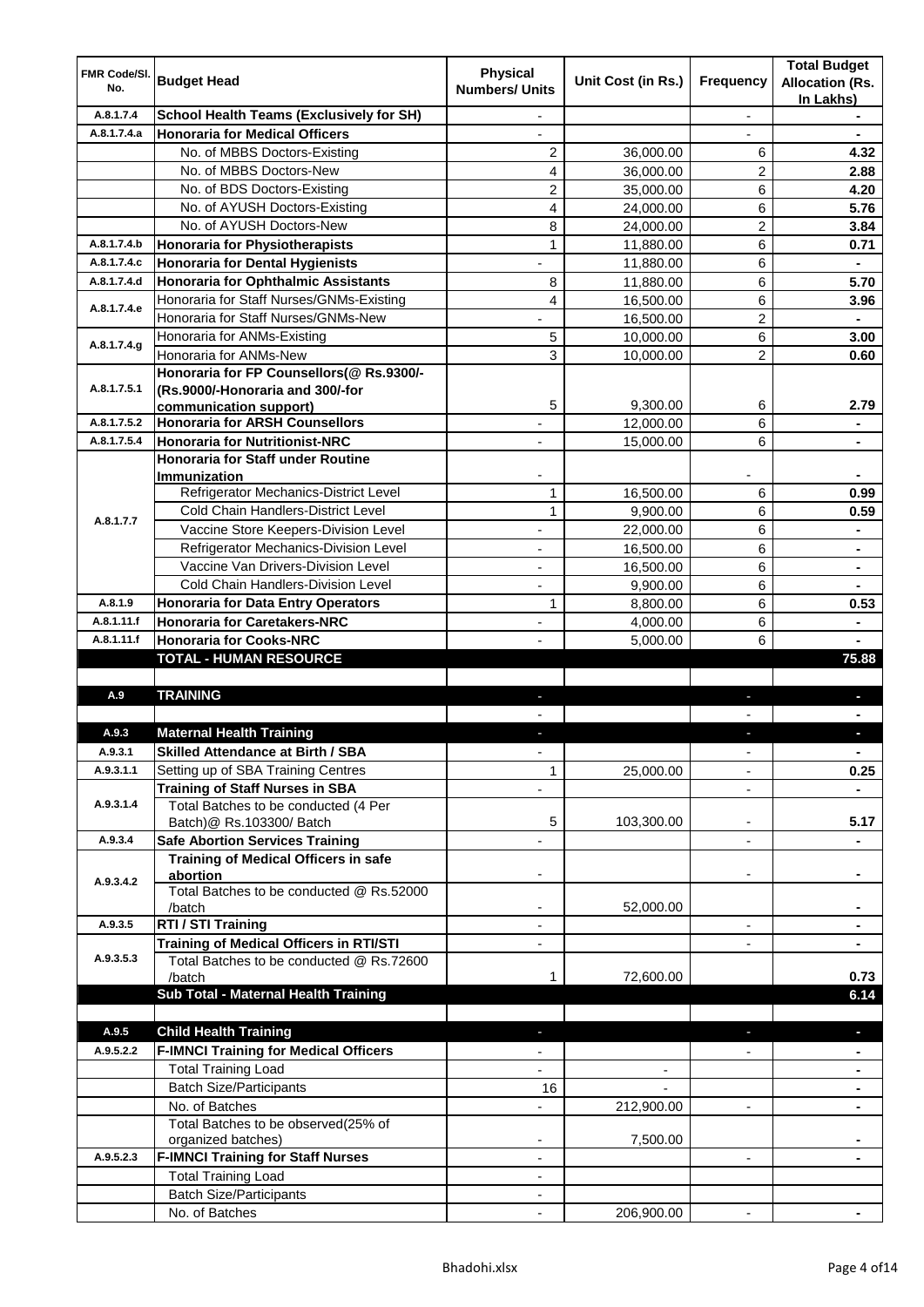| FMR Code/SI.<br>No. | <b>Budget Head</b>                                                                                       | <b>Physical</b><br><b>Numbers/ Units</b> | Unit Cost (in Rs.) | <b>Frequency</b>         | <b>Total Budget</b><br><b>Allocation (Rs.</b><br>In Lakhs) |
|---------------------|----------------------------------------------------------------------------------------------------------|------------------------------------------|--------------------|--------------------------|------------------------------------------------------------|
|                     | Total Batches to be observed(25% of<br>organized batches)                                                |                                          | 7,500.00           |                          |                                                            |
| A.9.5.5.2.a         | <b>IMNCI Plus(CCSP)-10 Days TOT for</b><br><b>Physicians</b>                                             |                                          |                    |                          |                                                            |
|                     | <b>Total Training Load</b>                                                                               |                                          |                    |                          |                                                            |
|                     | <b>Batch Size/Participants</b>                                                                           | 24                                       |                    |                          |                                                            |
|                     | No. of Batches                                                                                           |                                          | 576,300.00         |                          |                                                            |
|                     | Total Batches to be observed(25% of                                                                      |                                          |                    |                          |                                                            |
|                     | organized batches)                                                                                       |                                          | 11,000.00          |                          |                                                            |
|                     | Sub Total- Child Health Training                                                                         |                                          |                    |                          |                                                            |
| A.9.7               | Adolescent Reproductive and Sexual Health/<br><b>ARSH Training</b><br><b>ARSH training for ANMs/LHVs</b> |                                          |                    |                          |                                                            |
| A.9.7.4             | Total Batches to be conducted@ Rs.71000/<br><b>Batch</b>                                                 | 3                                        | 71,000.00          |                          | 2.13                                                       |
|                     | <b>Sub Total- ARSH Training</b>                                                                          |                                          |                    |                          | 2.13                                                       |
|                     |                                                                                                          |                                          |                    |                          |                                                            |
| A.9.8.4.2           | <b>Clinical Establishment Act</b>                                                                        | 1                                        | 798,000.00         |                          | 7.98                                                       |
|                     |                                                                                                          |                                          |                    |                          |                                                            |
|                     | <b>TOTAL - Training</b>                                                                                  | ٠                                        |                    | ٠                        | 16.25                                                      |
|                     |                                                                                                          |                                          |                    |                          |                                                            |
| A.10                | PROGRAMME MANAGEMENT                                                                                     | L.                                       |                    | $\overline{\phantom{a}}$ | п                                                          |
| A.10.2              | <b>District Programme Management Support</b><br>Unit                                                     |                                          |                    |                          |                                                            |
|                     | <b>Contractual Staffs for DPMSU</b>                                                                      |                                          |                    |                          |                                                            |
| A.10.2.1            | Honoraria for District Programme Manager                                                                 | 1                                        | 32,700.00          | 6                        | 1.96                                                       |
| A.10.2.2            | Honoraria for District Accounts Manager                                                                  | 1                                        | 26,650.00          | 6                        | 1.60                                                       |
| A.10.2.3            | Honoraria for District Data Manager(District                                                             |                                          |                    |                          |                                                            |
|                     | Data cum Account Assistant)                                                                              | 1                                        | 18,150.00          | 6                        | 1.09                                                       |
| A.10.2.7            | Honoraria for Office Assistant                                                                           | 1                                        | 7,000.00           | 6                        | 0.42                                                       |
| A.10.2.8.1          | Operational Expenses for DPMU unit<br>Honoraria for District Community Process                           | 1                                        | 75,000.00          | 6                        | 4.50                                                       |
| A.10.2.8.2          | Manager<br><b>Sub Total - DPMU</b>                                                                       |                                          | 26,650.00          | 6                        | 1.60<br>11.17                                              |
|                     |                                                                                                          |                                          |                    |                          |                                                            |
| A.10.3              | <b>Block Programme Management Unit (BPMU)</b>                                                            |                                          |                    |                          |                                                            |
| A.10.3.1            | Honoraria for Block Programme Managers                                                                   | 6                                        | 20,000.00          | 6                        | 7.20                                                       |
| A.10.3.2            | Honoraria for Block Accounts Managers                                                                    | 6                                        | 10,000.00          | 6                        | 3.60                                                       |
|                     | <b>Sub Total - DPMU</b>                                                                                  | $\overline{\phantom{a}}$                 |                    | ÷,                       | 10.80                                                      |
|                     |                                                                                                          |                                          |                    |                          |                                                            |
| A.10.6              | <b>Concurrent Audit System</b>                                                                           |                                          |                    |                          | ٠                                                          |
|                     | Budget For Block Units(Rs.1500 per<br>Block/Quarter)                                                     | 6                                        | 1,500.00           | 4                        | 0.36                                                       |
|                     | Budget For District (District HO Rs.<br>4500/Month)                                                      | 1                                        | 4,500.00           | 12                       | 0.54                                                       |
|                     | <b>Sub Total - Concurrent Audit</b>                                                                      |                                          |                    |                          | 0.90                                                       |
|                     |                                                                                                          |                                          |                    |                          |                                                            |
| A.10.7              | <b>Mobility Support, Field Visits</b>                                                                    |                                          |                    |                          | ÷                                                          |
| A.10.7.2            | Mobility Support-DPMU/District (2 Vehicles<br>per District per month)                                    | 2                                        | 25,000.00          | 12                       | 6.00                                                       |
| A.10.7.3            | Mobility Support-BPMU/Block (1 Vehicle per<br>District per Month)                                        | 6                                        | 25,000.00          | 12                       | 18.00                                                      |
| A.10.7.4.1          | Mobility Support for Div.PMU Division & AD<br>Offices( 1 vehicle per Division)                           |                                          | 25,000.00          | 12                       |                                                            |
|                     | Sub Total - Mobility Support, Field Visits                                                               |                                          |                    |                          | 24.00                                                      |
|                     |                                                                                                          |                                          |                    |                          |                                                            |
|                     | <b>TOTAL - Programme Management</b>                                                                      |                                          |                    | $\overline{\phantom{a}}$ | 46.87                                                      |
|                     |                                                                                                          |                                          |                    |                          |                                                            |
|                     | <b>GRAND TOTAL- RCH FLEXIPOOL</b>                                                                        |                                          |                    | ı                        | 918.64                                                     |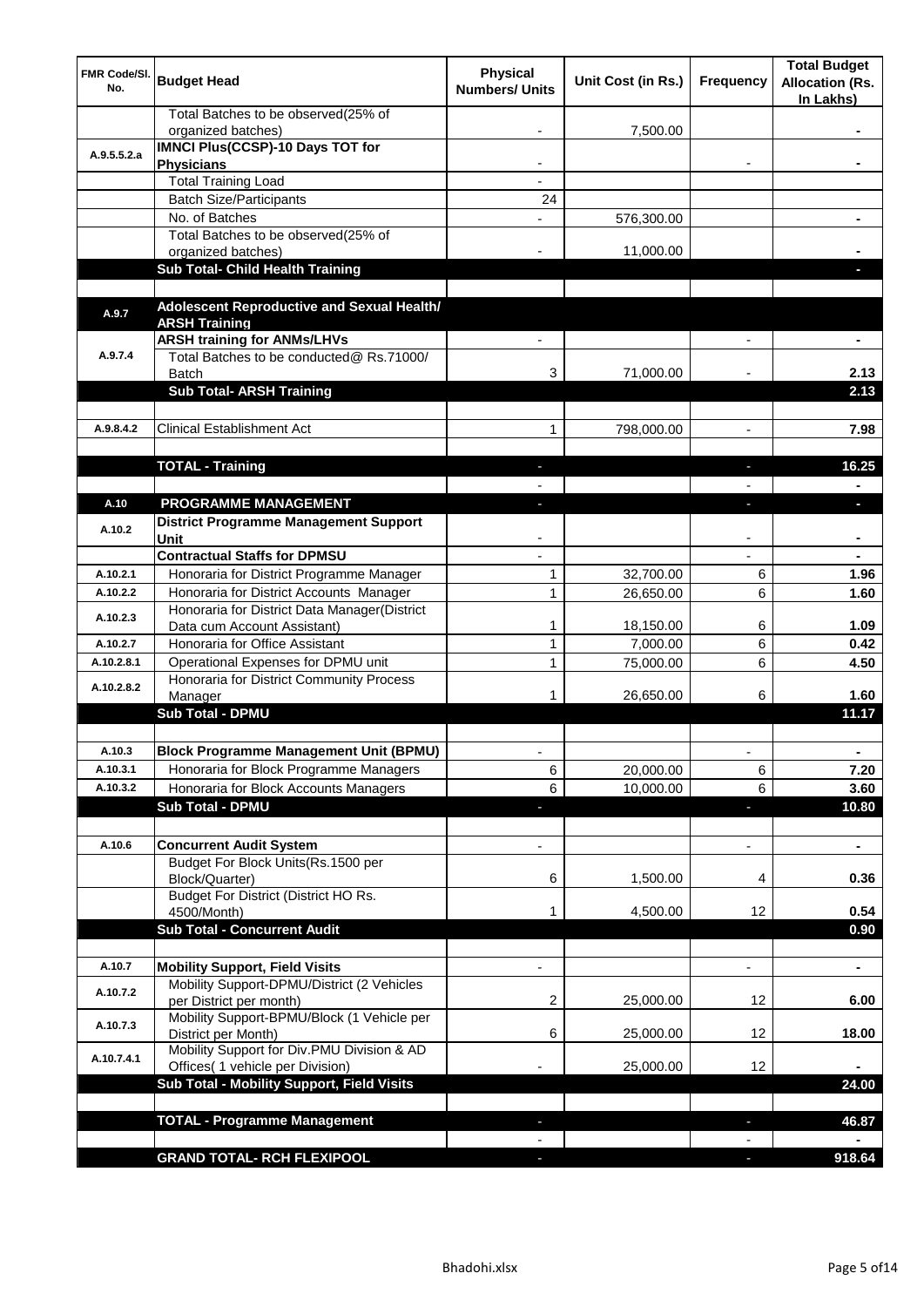| <b>FMR Code/SI.</b><br>No. | <b>Budget Head</b>                                                                                                                                                         | <b>Physical</b><br><b>Numbers/ Units</b> | Unit Cost (in Rs.)     | <b>Frequency</b> | <b>Total Budget</b><br><b>Allocation (Rs.</b><br>In Lakhs) |
|----------------------------|----------------------------------------------------------------------------------------------------------------------------------------------------------------------------|------------------------------------------|------------------------|------------------|------------------------------------------------------------|
|                            |                                                                                                                                                                            |                                          |                        | $\blacksquare$   |                                                            |
| в                          | <b>MISSION FLEXIPOOL</b>                                                                                                                                                   |                                          |                        |                  |                                                            |
| <b>B1</b>                  | <b>ASHA</b>                                                                                                                                                                |                                          |                        |                  |                                                            |
| B1.1.1.4.2                 | ASHA State Trainers - TOT (Module VI&VII)-                                                                                                                                 |                                          |                        |                  |                                                            |
|                            | National Level-Cost of TA/DA                                                                                                                                               |                                          | 15,000.00              |                  |                                                            |
| B1.1.3.3                   | Incentive for FP                                                                                                                                                           |                                          |                        |                  |                                                            |
| B <sub>1.1</sub> .3.3.1    | Incentive for ASHA @ Rs. 1000 if a couple<br>adopts permanent methods after 02<br>children(Assumed that 15.56 % clients<br>adopts permanent methods after 02<br>children). | 1,033                                    | 1,000.00               |                  | 10.33                                                      |
| B1.1.3.5                   | <b>Other incentive</b>                                                                                                                                                     |                                          |                        |                  |                                                            |
|                            |                                                                                                                                                                            |                                          |                        |                  |                                                            |
| B1.1.3.5.1                 | On taking Complicated On pregnancy cases<br>or New born cases to the health facility<br>@Rs.150/- case (up to 3 cases/year)                                                | 1,355                                    | 150.00                 | 3                | 6.10                                                       |
| B1.1.3.5.3                 | Birth & Death Registration (For 30 birth & 9<br>deaths/ASHA) - Amount Approved 90% Only                                                                                    | 1,355                                    | 180.00                 |                  | 2.20                                                       |
| B1.1.3.5.5                 | TA/DA for attending Monthly Meetings<br>@Rs.100/Meeting - Amount Approved 90%<br>Only                                                                                      | 1,355                                    | 100.00                 | 12 <sup>°</sup>  | 14.63                                                      |
|                            | Maternal Death Audit Information                                                                                                                                           |                                          |                        |                  |                                                            |
| B1.1.3.5.6                 | (@Rs.200/Case)-Amount Approved 50%<br>Only                                                                                                                                 | 133                                      | 200.00                 |                  | 0.13                                                       |
|                            | Incentives to ASHA Sangini(@Rs.150 for                                                                                                                                     |                                          |                        |                  |                                                            |
| B1.1.3.5.12                | one field visit and 20 visits per month)                                                                                                                                   |                                          | 3,000.00               | 10               |                                                            |
| B1.1.3.6                   | <b>Other Activities</b>                                                                                                                                                    |                                          |                        |                  |                                                            |
| B1.1.3.6.1                 | ASHA Divas/Annual ASHA Samellan-                                                                                                                                           |                                          |                        |                  |                                                            |
|                            | (Amount Approved 70% Only)                                                                                                                                                 | 1,355                                    | 250.00                 |                  | 2.37                                                       |
|                            | <b>ASHA Payment Voucher</b>                                                                                                                                                | 1,355                                    | 25.00                  |                  | 0.34                                                       |
| B1.1.3.6.3                 | <b>ASHA Master Payment Register</b>                                                                                                                                        | 6                                        | 150.00                 |                  | 0.01                                                       |
|                            | <b>ASHA Sangini Format</b>                                                                                                                                                 | 65                                       | 50.00                  |                  | 0.03                                                       |
| B1.1.4                     | Awards to ASHA's/Link workers                                                                                                                                              | 6                                        | 5,000.00               | L,               | 0.30                                                       |
| B1.1.5                     | <b>ASHA Resource Centre/ASHA Mentoring</b><br>Group                                                                                                                        |                                          |                        |                  | $\blacksquare$                                             |
| B1.1.5.4                   | Mobility Costs ASHA Mentoring Group for<br>district*4 meetings@Rs.2500/meeting                                                                                             | 4                                        | 2,500.00               |                  | 0.10                                                       |
|                            | <b>Sub Total - ASHA</b>                                                                                                                                                    |                                          |                        |                  | 36.54                                                      |
|                            |                                                                                                                                                                            |                                          |                        |                  |                                                            |
| <b>B2</b>                  | <b>Untied Funds</b>                                                                                                                                                        | J,                                       |                        | ÷                | $\blacksquare$                                             |
| <b>B2.1</b>                | No. of CHCs/SDH and Amount Approved 71%<br>Only                                                                                                                            | 5                                        | 50,000.00              | 1                | 1.78                                                       |
| <b>B2.2</b>                | No. of PHCs and Amount Approved 93% Only                                                                                                                                   | 16                                       | 25,000.00              | 1                | 3.72                                                       |
| <b>B2.3</b>                | No. of Sub Centres and Amount Approved<br>46% Only                                                                                                                         | 163                                      | 10,000.00              | 1                | 7.50                                                       |
| <b>B2.4</b>                | No. of VHNSCs and Amount Approved 36%<br>Only                                                                                                                              | 481                                      | 10,000.00              | 1                | 17.32                                                      |
|                            | <b>Sub Total - Untied Funds</b>                                                                                                                                            |                                          |                        |                  | 30.31                                                      |
| <b>B.3</b>                 | <b>Annual Maintenance Grants</b>                                                                                                                                           | $\overline{\phantom{a}}$                 |                        | $\frac{1}{2}$    |                                                            |
| <b>B3.1</b>                | No. of CHCs and Amount Approved 70% Only                                                                                                                                   | ٠                                        |                        | ٠                | ÷,                                                         |
| <b>B3.2</b>                | No. of PHCs and Amount Approved 69% Only                                                                                                                                   | 5<br>16                                  | 100,000.00             | 1                | 3.50<br>5.52                                               |
| <b>B3.3</b>                | No. of Sub Centres and Amount Approved                                                                                                                                     | 143                                      | 50,000.00<br>10,000.00 | 1<br>1           | 7.01                                                       |
|                            | 49% Only<br>Sub Total - AMG                                                                                                                                                |                                          |                        |                  | 16.03                                                      |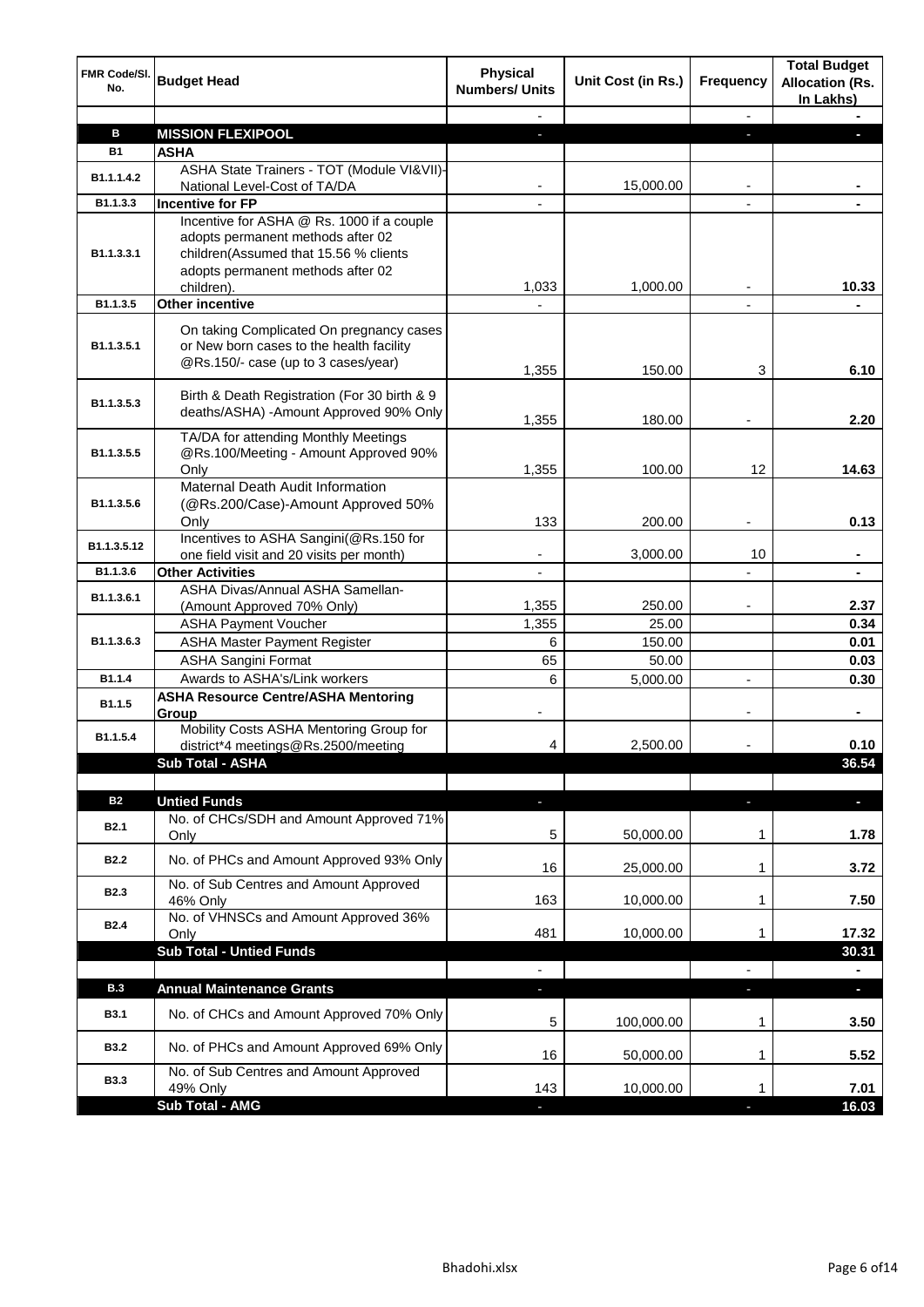| FMR Code/SI.<br>No. | <b>Budget Head</b>                                                               | <b>Physical</b><br><b>Numbers/ Units</b> | Unit Cost (in Rs.) | <b>Frequency</b>         | <b>Total Budget</b><br><b>Allocation (Rs.</b><br>In Lakhs) |
|---------------------|----------------------------------------------------------------------------------|------------------------------------------|--------------------|--------------------------|------------------------------------------------------------|
|                     |                                                                                  |                                          |                    |                          |                                                            |
| <b>B.6</b>          | <b>Corpus Grants to HMS/RKS</b>                                                  | $\overline{\phantom{a}}$                 |                    | ÷                        | $\blacksquare$                                             |
| B6.1                | District Hospitals (DH+DWH)                                                      | 1                                        |                    | $\overline{\phantom{a}}$ | $\blacksquare$                                             |
|                     | Amount Approved for District Hospitals                                           |                                          |                    |                          | 3.65                                                       |
| <b>B6.2</b>         | No. of CHCs and Amount Approved 90% Only                                         | 5                                        | 100,000.00         | 1                        | 4.50                                                       |
| B6.3                | No. of PHCs and Amount Approved 90% Only                                         | 16                                       | 50,000.00          | 1                        | 7.20                                                       |
|                     | <b>Sub Total - HMS/RKS</b>                                                       | ٠                                        |                    | J,                       | 15.35                                                      |
|                     |                                                                                  |                                          |                    |                          | $\blacksquare$                                             |
| <b>B9</b>           | <b>Mainstreaming of AYUSH</b>                                                    | ÷.                                       |                    | ٠                        | $\blacksquare$                                             |
| <b>B.9.1</b>        | <b>Medical Officers (Only AYUSH)</b>                                             | $\overline{\phantom{a}}$                 |                    | $\overline{\phantom{a}}$ |                                                            |
| B.9.1.1             | <b>Contractual Medical Officers</b>                                              | 8                                        | 24,000.00          | 6                        | 11.52                                                      |
| <b>B.9.2</b>        | <b>AYUSH Pharmacists</b>                                                         | 7                                        | 9,000.00           | 6                        | 3.78                                                       |
|                     | <b>Sub Total (AYUSH)</b>                                                         | $\overline{\phantom{a}}$                 |                    | ٠                        | 15.30                                                      |
|                     |                                                                                  |                                          |                    |                          | $\blacksquare$                                             |
| <b>B10</b>          | <b>IEC-BCC Activities</b><br><b>Implementation of BCC/IEC Activities at</b>      | E.                                       |                    | ı                        | $\blacksquare$                                             |
| B.10.2              | district level                                                                   |                                          |                    |                          | 3.00                                                       |
| B.10.5.2            | Printing of WIFS Cards, Referral Slips, etc                                      |                                          |                    |                          | $\blacksquare$                                             |
|                     | WIFS Cards for School Children(No. of Cards)                                     | 25,553                                   | 4.00               |                          | 1.02                                                       |
|                     | <b>Sub Total (IEC/BCC)</b>                                                       |                                          |                    | T                        | 4.02                                                       |
|                     |                                                                                  |                                          |                    |                          |                                                            |
| <b>B15</b>          | <b>Planning, Implementation and Monitoring</b>                                   |                                          |                    |                          |                                                            |
| B15.2               | <b>Quality Assurance</b>                                                         |                                          |                    |                          |                                                            |
| B15.2.2             | <b>Quality Assurance Committees</b>                                              |                                          |                    |                          |                                                            |
|                     | <b>Division Level</b>                                                            |                                          |                    |                          |                                                            |
|                     | One time establishment @ Rs. 1.00 Lakh/<br>Division (Amount Approved 50% Only)   |                                          |                    |                          |                                                            |
|                     |                                                                                  |                                          | 100,000.00         | 1                        |                                                            |
|                     | Operational Expenses @Rs. 5000/month/                                            |                                          |                    |                          |                                                            |
|                     | division (Amount Approved 50% Only)                                              |                                          | 5,000.00           | 12                       |                                                            |
|                     | <b>District Level</b>                                                            | $\overline{\phantom{a}}$                 |                    |                          |                                                            |
|                     | One time establishment @ Rs. 1.00 Lakh/                                          |                                          |                    |                          |                                                            |
|                     | District (Amount Approved 50% Only)                                              |                                          | 100,000.00         | 1                        | 0.50                                                       |
|                     |                                                                                  |                                          |                    |                          |                                                            |
|                     | Operational Expenses @Rs. 5000/ Month/<br>District (Amount Approved 50% Only)    |                                          |                    |                          |                                                            |
|                     |                                                                                  | 1                                        | 5,000.00           | 12                       | 0.30                                                       |
| B15.2.4             | <b>Review meetings</b>                                                           |                                          |                    |                          |                                                            |
| B15.2.4.2           | <b>Division Level</b>                                                            |                                          |                    | L,                       |                                                            |
|                     | Review meetings @ Rs 10000/- per meeting                                         |                                          |                    |                          |                                                            |
|                     | for 4 meeting per division (Amount Approved<br>50% Only)                         | -                                        | 10,000.00          | 4                        | ٠                                                          |
|                     | <b>District Level</b>                                                            |                                          |                    |                          |                                                            |
|                     | Review meetings @ Rs 10000/- per meeting                                         |                                          |                    |                          |                                                            |
|                     | for 4 meeting per District (Amount Approved                                      |                                          |                    |                          |                                                            |
|                     | 50% Only)                                                                        | 1                                        | 10,000.00          | 4                        | 0.20                                                       |
| B15.2.5             | <b>Other Block Level Activities</b>                                              |                                          |                    |                          |                                                            |
|                     | <b>Block QA visioning meeting (Orienting</b>                                     |                                          |                    |                          |                                                            |
| B15.2.5.1           | <b>Block Officials on Facility Solutions Levels-</b>                             |                                          |                    |                          |                                                            |
|                     | Amount Approved 50% Only)                                                        | 1                                        | 35,000.00          | 1                        | 0.18                                                       |
| B15.2.5.2           | Quality Management System (QMS) training<br>workshop -(Amount Approved 50% Only) |                                          |                    |                          |                                                            |
|                     | <b>Sub Total - Quality Assurance</b>                                             | 1                                        | 100,000.00         | 1                        | 0.50                                                       |
|                     |                                                                                  | ı                                        |                    | J,                       | 1.68                                                       |
| B <sub>15.3</sub>   | <b>Monitoring and Evaluation</b>                                                 |                                          |                    |                          |                                                            |
| B15.3.1.6.3         | Honoraria of Data Entry Operators for MCTS                                       | 6                                        | 11,000.00          | 6                        | 3.96                                                       |
| B15.3.2             | <b>Computerization HMIS and E-governance</b>                                     |                                          |                    |                          |                                                            |
|                     | HMIS Operational Cost (excluding HR & Trainings)-                                |                                          |                    |                          |                                                            |
|                     |                                                                                  |                                          |                    |                          |                                                            |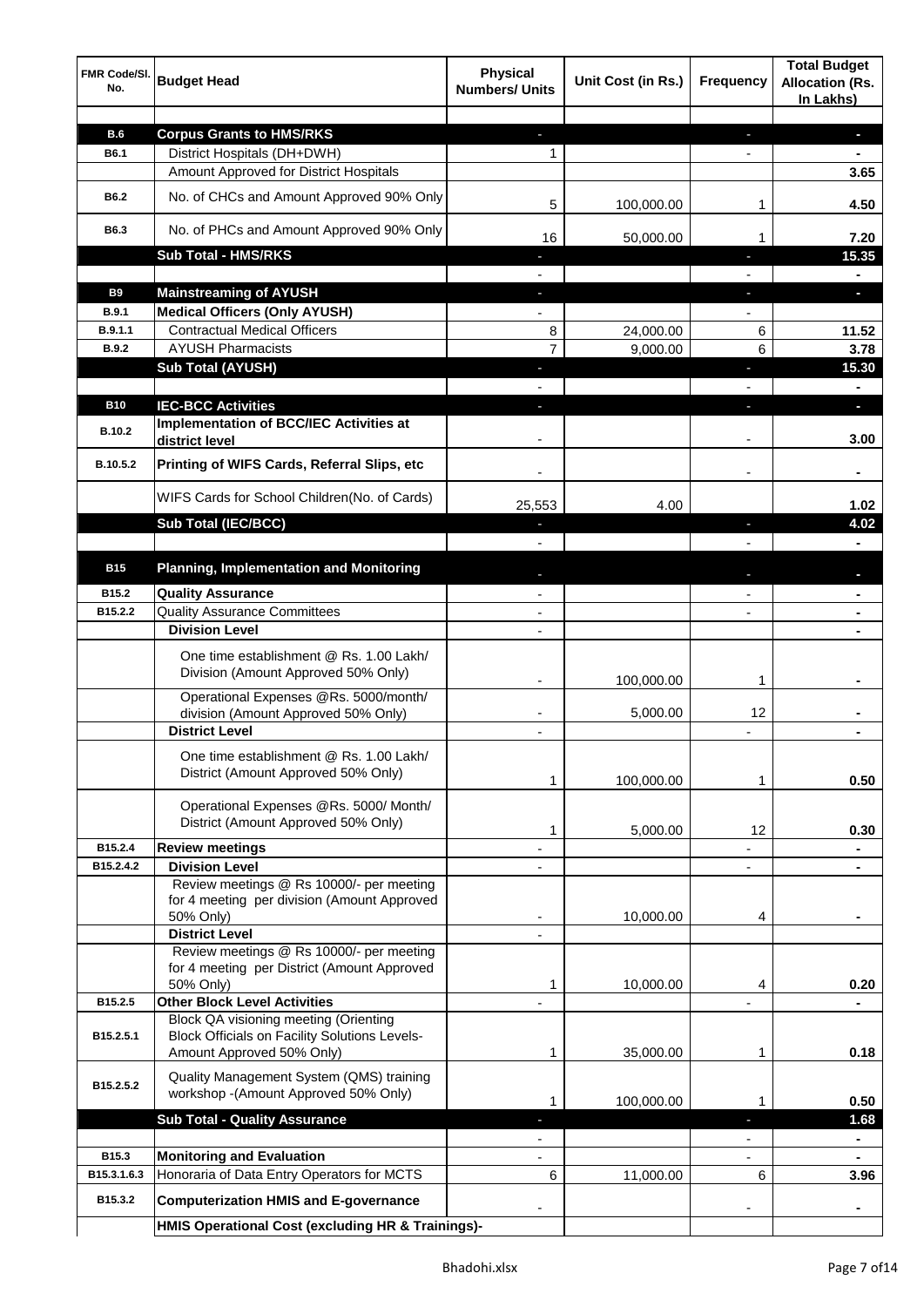| <b>FMR Code/SI.</b><br>No. | <b>Budget Head</b>                                                                | <b>Physical</b><br><b>Numbers/ Units</b> | Unit Cost (in Rs.) | <b>Frequency</b>         | <b>Total Budget</b><br><b>Allocation (Rs.</b><br>In Lakhs) |
|----------------------------|-----------------------------------------------------------------------------------|------------------------------------------|--------------------|--------------------------|------------------------------------------------------------|
|                            | Expenses for Internet @1500/month/<br>computer for 951 Nos                        | 7                                        | 1,500.00           | 12                       | 1.26                                                       |
|                            | Expenses for Internet Rs.750/pm/block                                             |                                          |                    |                          |                                                            |
|                            | computer(new) for 820 Nos.                                                        | 6                                        | 750.00             | 12                       | 0.54                                                       |
| B <sub>15</sub> .3.2.1.a   | Expenses for Internet Data Card                                                   |                                          |                    |                          |                                                            |
|                            | @Rs.750/pm/Computer (new) for 75 Nos.                                             | 1                                        | 750.00             | 12                       | 0.09                                                       |
|                            | Expenses for Internet Data Card                                                   |                                          |                    |                          |                                                            |
|                            | @Rs.750/pm/Computer (new) for 18 Nos.                                             |                                          | 750.00             | 12                       |                                                            |
| B15.3.2.1.d                | Other Office and admin expenses                                                   |                                          |                    |                          |                                                            |
|                            | Maintenance of Computers/AMC/etc -HMIS                                            |                                          |                    |                          |                                                            |
| B15.3.2.1.d.2              | (Block -PHC/CHC,CH, CMF (M/F) Old                                                 |                                          |                    |                          |                                                            |
|                            | @Rs. 4000/unit for 951 no.<br>Purchase of computer consumables/Admin              | 7                                        | 4,000.00           | 1                        | 0.28                                                       |
| B15.3.2.1.d.3              | Expenses @ Rs.1000.00 for 951 no.-Six                                             |                                          |                    |                          |                                                            |
|                            | Months                                                                            | 7                                        | 1,000.00           | 6                        | 0.42                                                       |
| B15.3.2.2.a                | MCTS Operational Cost (excluding HR &<br>Trainings)                               |                                          |                    |                          | ٠                                                          |
|                            |                                                                                   |                                          |                    |                          |                                                            |
| B15.3.2.2.b                | Procurement of<br>computers/Printers/Cartridges, etc. -                           |                                          |                    |                          |                                                            |
|                            | @50,000.00/Computer Systems for 820 No.                                           | 6                                        |                    |                          | 3.00                                                       |
|                            | Other Office and admin expenses                                                   |                                          | 50,000.00          | 1                        |                                                            |
| B15.3.2.2.d                | @12,000.00 per year -820 No.(New)                                                 | 6                                        | 12,000.00          | 1                        | 0.72                                                       |
| B15.3.3                    | Other M & E Activities                                                            |                                          |                    |                          |                                                            |
| B15.3.3.5                  | Review Meetings for MCTS @ Rs<br>4,000/meeting for 12 meetings                    | 1                                        | 4,000.00           | 12                       | 0.48                                                       |
|                            | <b>Sub Total - Monitoring and Evaluation</b>                                      |                                          |                    |                          | 10.75                                                      |
|                            |                                                                                   |                                          |                    |                          |                                                            |
| <b>B.16</b>                | <b>PROCUREMENT</b>                                                                |                                          |                    | E.                       | п                                                          |
| B16.1.1                    | <b>Procurement of Equipments: MH</b>                                              |                                          |                    |                          |                                                            |
| B16.1.1.2                  | MVA /EVA Kits for Safe Abortion services                                          |                                          | 2,500.00           | L,                       |                                                            |
| B16.1.6                    | <b>Equipments for ARSH/ School Health</b>                                         |                                          |                    | L,                       |                                                            |
| B16.1.6.1                  | Equipments for ARSH Clinics (New)<br><b>Sub Total (Procurement of Equipments)</b> |                                          | 15,000.00          | 1                        |                                                            |
|                            |                                                                                   |                                          |                    |                          |                                                            |
| B.16.2.1                   | Drugs & supplies for MH                                                           | L,                                       |                    |                          | $\blacksquare$                                             |
| B.16.2.1.2                 | Drugs for Safe Abortion (No. of MMA                                               |                                          |                    |                          |                                                            |
|                            | estimated in year 2013-14)                                                        | 17                                       | 200.00             |                          | 0.03                                                       |
| B.16.2.4                   | <b>Supplies for IMEP</b><br>Bio-Medical Waste Management-District                 |                                          |                    |                          |                                                            |
| B.16.2.4.1                 | level                                                                             |                                          |                    |                          | 7.73                                                       |
| B.16.2.4.2                 | Bio-Medical Waste Management-CHC level                                            |                                          |                    | L,                       | 9.44                                                       |
| B.16.2.4.3                 | Cleaning/Washing, House keeping and                                               |                                          |                    |                          |                                                            |
|                            | Laundry Management - District Level                                               |                                          |                    | ٠                        | 12.72                                                      |
| B.16.2.4.4                 | Cleaning/Washing, House keeping and<br>Laundry Management - CHC/PHC Level         |                                          |                    |                          | 9.79                                                       |
|                            | <b>ASHA Drug Kits</b>                                                             |                                          |                    |                          |                                                            |
| B.16.2.5.2                 | Drug Kit replenishment for ASHAs @ Rs.<br>300/ASHA                                | 1,177                                    | 300.00             |                          | 3.53                                                       |
| B.16.2.6                   | Drugs & supplies for WIFS                                                         |                                          |                    | $\overline{\phantom{0}}$ |                                                            |
|                            | For Govt. & Govt. aided Schools (Classes VI                                       |                                          |                    |                          |                                                            |
|                            | to XII)<br><b>Total Beneficiaries</b>                                             |                                          |                    |                          |                                                            |
|                            | IFA Tables Required at District (                                                 | 61,300                                   |                    |                          |                                                            |
| B.16.2.6.1                 | Beneficiary* 52 Tabs)                                                             | 3,187,609                                | 0.12               | ۰                        | 3.83                                                       |
| B.16.2.6.2                 | Albendazole Tablets Required at District                                          |                                          |                    |                          |                                                            |
| B.16.2.7                   | (Beneficiary *2 Tabs)<br>Drugs & Supplies under SHP                               | 122,600                                  | 1.00               | ٠                        | 1.23                                                       |
|                            | <b>For Aganwadi Centres</b>                                                       |                                          |                    |                          | ۰                                                          |
|                            | Expected No. of Children at AWCs                                                  | 37,075                                   |                    |                          |                                                            |
|                            | No. of IFA Bottles (One bottle of 100                                             |                                          |                    |                          |                                                            |
|                            | ml./child)<br>Albendazole Tablets (2 tablets per Child)                           | 37,075<br>74,150                         | 10.00<br>1.00      |                          | 3.71<br>0.74                                               |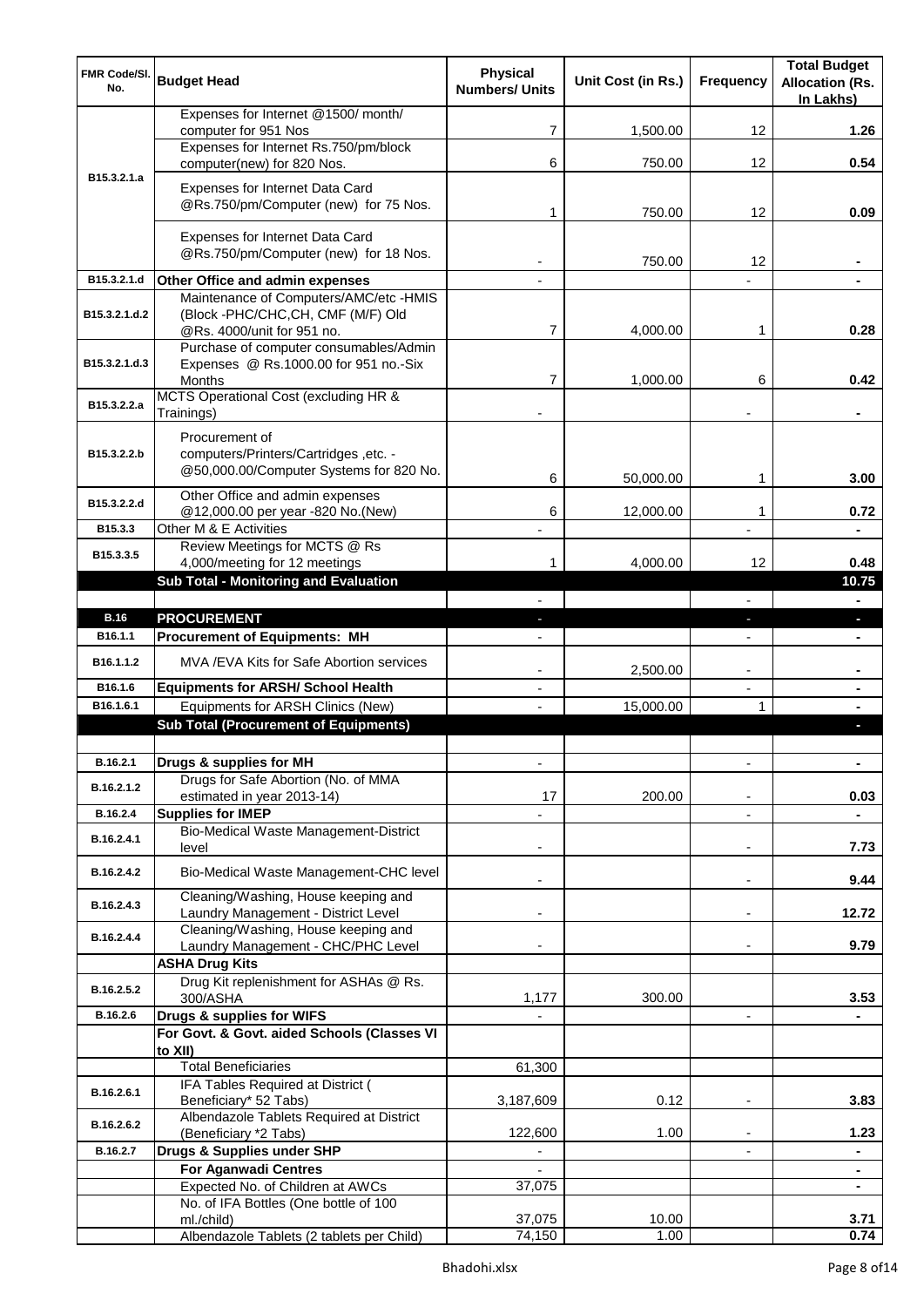| FMR Code/SI.<br>No. | <b>Budget Head</b>                                                                                                               | <b>Physical</b><br><b>Numbers/ Units</b> | Unit Cost (in Rs.) | <b>Frequency</b>         | <b>Total Budget</b><br><b>Allocation (Rs.</b><br>In Lakhs) |
|---------------------|----------------------------------------------------------------------------------------------------------------------------------|------------------------------------------|--------------------|--------------------------|------------------------------------------------------------|
|                     | For Primary Schools(For Govt. & Govt.                                                                                            |                                          |                    |                          |                                                            |
|                     | aided Schools Classes I to V)<br>Expected No. of Children in Schools                                                             | 112,390                                  |                    |                          |                                                            |
|                     | No. of Tablets Required at District (52                                                                                          |                                          |                    |                          |                                                            |
|                     | Tabs./ Beneficiary)                                                                                                              | 5,844,268                                | 0.12               |                          | 7.01                                                       |
|                     | No. of Tablets Required at District (2 Tabs./                                                                                    |                                          |                    |                          |                                                            |
|                     | Beneficiary)                                                                                                                     | 224,780                                  | 1.00               |                          | 2.25                                                       |
|                     | <b>Medicines for Teams</b>                                                                                                       |                                          |                    |                          |                                                            |
|                     | No. of Blocks                                                                                                                    | 6                                        |                    |                          |                                                            |
|                     | First Time Medicines For Teams (2 Teams                                                                                          |                                          |                    |                          |                                                            |
|                     | in Each Block)<br>Sub Total (Procurement of Drugs &                                                                              | 12                                       | 18,000.00          |                          | 2.16                                                       |
|                     | Supplies)                                                                                                                        |                                          |                    |                          | 64.17                                                      |
|                     |                                                                                                                                  |                                          |                    |                          |                                                            |
| <b>B.17</b>         | <b>Drugs Warehouses/Logistics Management</b>                                                                                     |                                          |                    |                          |                                                            |
|                     | Honoraria of Staff at Regional Drug                                                                                              |                                          |                    |                          |                                                            |
|                     | Warehouse                                                                                                                        |                                          |                    |                          |                                                            |
|                     | Accountant                                                                                                                       |                                          | 10,000.00          | 6                        |                                                            |
|                     | Computer Operator Cum Store Keeper                                                                                               |                                          | 10,000.00          | 6                        |                                                            |
|                     | Fork-Lift Operator cum Mechanic                                                                                                  | ٠                                        | 6,500.00           | 6                        |                                                            |
| <b>B.17.1</b>       | Fourth class / Loader                                                                                                            | $\blacksquare$                           | 6,500.00           | 6                        |                                                            |
|                     | Generator Operator cum Electrician                                                                                               |                                          | 5,000.00           | 6                        | $\blacksquare$                                             |
|                     | Sweeper                                                                                                                          |                                          | 3,500.00           | 6                        |                                                            |
|                     | <b>Armed Guards</b>                                                                                                              |                                          | 6,335.00           | 6                        |                                                            |
|                     | <b>General Guards</b>                                                                                                            |                                          | 5,157.00           | 6                        |                                                            |
|                     | Gardener                                                                                                                         |                                          | 3,000.00           | 6                        |                                                            |
|                     | <b>Honoraria of Staff at District Drug</b><br>Warehouse                                                                          |                                          |                    |                          |                                                            |
|                     | Computer Operator Cum Store Keeper                                                                                               |                                          | 10,000.00          | 6                        |                                                            |
| B.17.3              | Generator Operator Cum Mechanic/Electricia                                                                                       | $\overline{\phantom{a}}$                 | 5,000.00           | 6                        |                                                            |
|                     | Loader                                                                                                                           |                                          | 5,000.00           | 6                        |                                                            |
|                     | Choukidar                                                                                                                        |                                          | 5,000.00           | 6                        |                                                            |
|                     | Part-time Sweeper                                                                                                                | $\overline{\phantom{a}}$                 | 2,500.00           | 6                        | $\blacksquare$                                             |
| <b>B.17.4</b>       | <b>Others</b>                                                                                                                    |                                          |                    |                          |                                                            |
| B.17.4.1            | Operational Cost for Regional Drug ware House                                                                                    |                                          |                    |                          |                                                            |
|                     | <b>Electricity Charges</b>                                                                                                       |                                          |                    |                          | $\blacksquare$                                             |
|                     | <b>Telephone Charges</b>                                                                                                         |                                          |                    |                          | ۰                                                          |
|                     | POL & Maintenance of DG Sets                                                                                                     |                                          |                    |                          | $\blacksquare$                                             |
|                     | Stationary                                                                                                                       |                                          |                    |                          | $\blacksquare$                                             |
|                     | Contingency                                                                                                                      |                                          |                    |                          | $\blacksquare$                                             |
|                     | <b>Sub Total-Drug Ware Houses</b>                                                                                                |                                          |                    |                          | o,                                                         |
|                     |                                                                                                                                  |                                          |                    |                          |                                                            |
|                     | <b>GRAND TOTAL- MISSION FLEXIPOOL</b>                                                                                            | ٠                                        |                    | ٠                        | 194.14                                                     |
|                     |                                                                                                                                  |                                          |                    |                          |                                                            |
| $\mathbf c$         | <b>IMMUNISATION</b><br>RI strengthening project (Review meeting,                                                                 | L.                                       |                    | J                        | ь                                                          |
| C.1                 | Mobility support, Outreach services etc)                                                                                         |                                          |                    | $\overline{\phantom{a}}$ |                                                            |
| C.1.a               | Mobility Support for supervision for district<br>level officers @Rs 250000/- Year                                                | 1                                        | 250,000.00         | $\blacksquare$           | 2.50                                                       |
| C.1.b               | Mobility support for supervision at State<br>level                                                                               |                                          |                    | $\overline{\phantom{a}}$ |                                                            |
| C.1.c               | Printing and dissemination of Immunization<br>cards, tally sheets, monitoring forms etc.@<br>Rs 10 /- Beneficiary                |                                          |                    |                          |                                                            |
|                     |                                                                                                                                  | 49,733                                   | 10.00              |                          | 4.97                                                       |
| C.1.d               | Support for Quarterly State level review<br>meetings of district officer                                                         |                                          |                    | L,                       |                                                            |
| C.1.e               | Quarterly review meetings exclusive for RI<br>at district level with Block Mos, CDPO, and<br>other stake holders (@ Rs 100/- per |                                          |                    |                          |                                                            |
|                     | participant(5 participant / block)                                                                                               | 120                                      | 100.00             |                          | 0.12                                                       |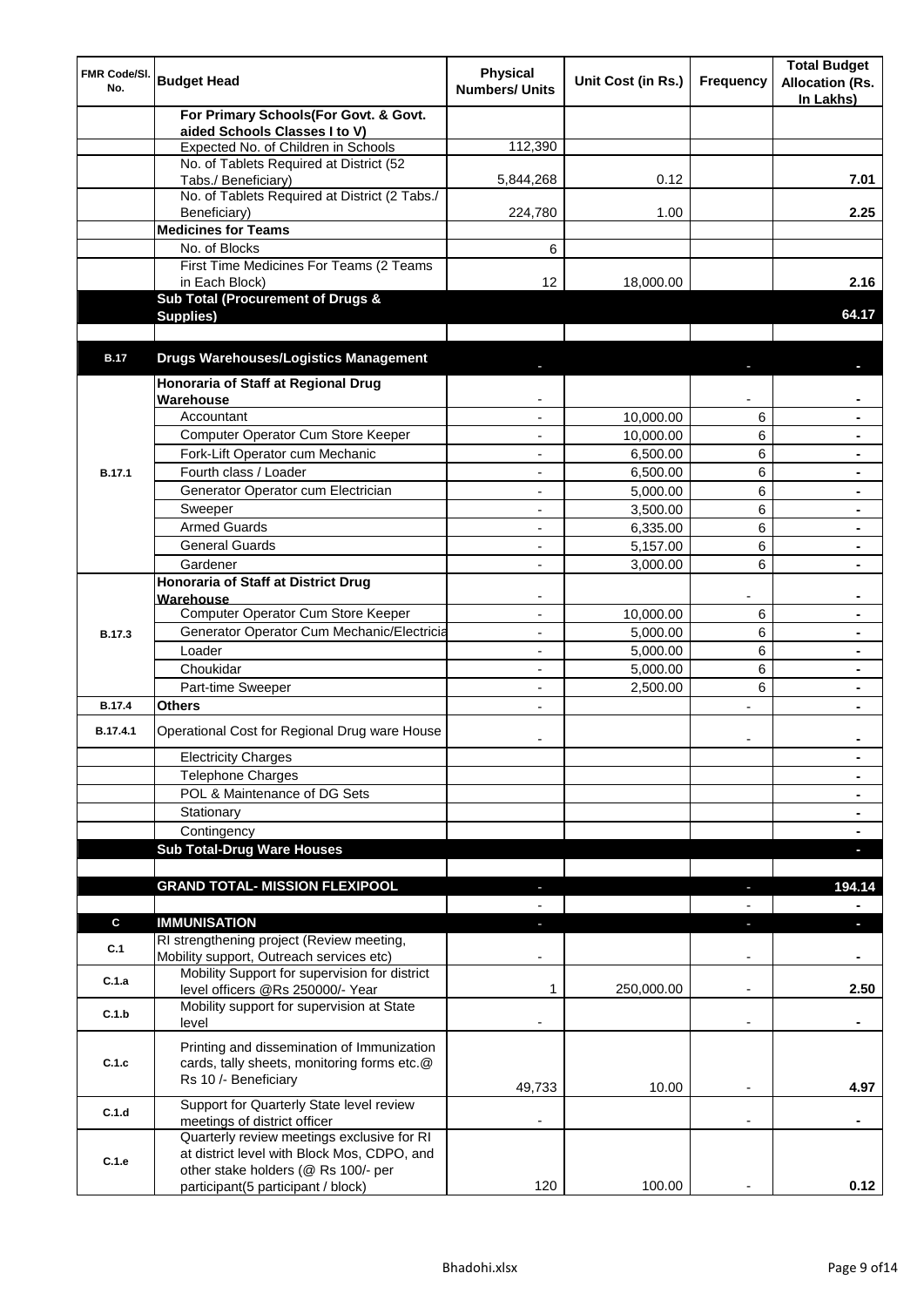| FMR Code/SI.<br>No. | <b>Budget Head</b>                                                                                                                                                                                                                                                            | <b>Physical</b><br><b>Numbers/ Units</b> | Unit Cost (in Rs.) | <b>Frequency</b> | <b>Total Budget</b><br><b>Allocation (Rs.</b><br>In Lakhs) |
|---------------------|-------------------------------------------------------------------------------------------------------------------------------------------------------------------------------------------------------------------------------------------------------------------------------|------------------------------------------|--------------------|------------------|------------------------------------------------------------|
| C.1.f               | Quarterly review meetings exclusive for RI<br>at block level @Rs 50/- per person as<br>honorarium/Asha(For travel) & Rs 25 per<br>person at the disposal of MOIC for meeting<br>expenses (Refreshment, stationery and                                                         |                                          |                    |                  |                                                            |
|                     | mis.)                                                                                                                                                                                                                                                                         | 5,420                                    | 75.00              |                  | 4.07                                                       |
| C.1.g               | Focus on slum & underserved areas in<br>urban areas/alternative vaccinator for slums<br>(Hiring of ANM @ 450/-per session for four<br>sessions/month/slum of 10000 population<br>and Rs.300/ month as contingency per slum<br>i.e.Rs.2100/-month/slum of 10000<br>population) | 48                                       | 2,100.00           |                  | 1.01                                                       |
| C.1.h               | Mobilization of children through ASHA or<br>other mobilizers(@Rs 150/-per session)                                                                                                                                                                                            | 17,186                                   | 150.00             |                  | 25.78                                                      |
| C.1.i               | Alternative vaccine delivery in hard to reach<br>areas(@Rs 150/-per session)                                                                                                                                                                                                  | 72                                       | 150.00             |                  | 0.11                                                       |
| C.1.j               | Alternative Vaccine Delivery in other<br>areas(@Rs. 75/- per session)                                                                                                                                                                                                         | 17,114                                   | 75.00              |                  | 12.84                                                      |
| C.1.k               | To develop micro plan at sub-centre level(@                                                                                                                                                                                                                                   |                                          |                    |                  |                                                            |
|                     | Rs 100/- per sub centre)<br>For consolidation of micro plans at block                                                                                                                                                                                                         | 163                                      | 100.00             |                  | 0.16                                                       |
| C.1.1               | level (@ Rs 1000/-per block per PHC and<br>Rs 2000/- per district)                                                                                                                                                                                                            | 8                                        | 1,000.00           |                  | 0.08                                                       |
| C.1.m               | POL for vaccine delivery from State to<br>district and from district to PHC/CHCs(@ Rs<br>150000/- per district per year)                                                                                                                                                      | $\mathbf 1$                              | 150,000.00         |                  | 1.50                                                       |
| C.1.n               | Consumables for computer including<br>provision for internet access for RIMS (@                                                                                                                                                                                               |                                          |                    |                  |                                                            |
| C.1.o               | Rs 400/- per month per district)<br>Red/Black plastic bags etc.(@ Rs 3 per bag                                                                                                                                                                                                | 1                                        | 400.00             | 12               | 0.05                                                       |
| C.1.p               | and 2 bags per session)<br>Hub Cutter/Bleach/Hypochlorite solution/<br>Twin buckets(@ Rs 1200/- per PHC/CHC                                                                                                                                                                   | 17,186                                   | 3.00               | 2                | 1.03                                                       |
|                     | per year)                                                                                                                                                                                                                                                                     | 7                                        | 1,200.00           | $\blacksquare$   | 0.08                                                       |
| C.1.q               | Safety Pits(@ Rs 5250/- per pit)<br>Other Specific requirement                                                                                                                                                                                                                | $\overline{2}$                           | 5,250.00           | $\blacksquare$   | 0.11                                                       |
|                     | Fund for annual maintenance operation of<br>WIC/WIF at division level @ Rs.40000/unit<br>of WIC/WIF                                                                                                                                                                           | $\overline{\phantom{a}}$                 | 40,000.00          | ۰                | $\blacksquare$                                             |
| C.1.r               | POL for generators and operational<br>expenses at divisional vaccine storage point<br>@ Rs 2.00 Lakhs/ year/division vaccine<br>store points                                                                                                                                  |                                          | 200,000.00         |                  |                                                            |
|                     | Electricity bill for WIC/WIF AT state and<br>divisional level @ Rs 1.50Lakhs/year<br>/division store points                                                                                                                                                                   |                                          | 150,000.00         |                  |                                                            |
|                     | <b>AEFI Kits</b>                                                                                                                                                                                                                                                              | 33                                       | 200.00             |                  | 0.07                                                       |
| C.2                 | <b>Salary of Contractual Staffs</b>                                                                                                                                                                                                                                           |                                          |                    |                  |                                                            |
| C.2.2               | <b>Computer Assistants at District level</b>                                                                                                                                                                                                                                  | $\mathbf 1$                              | 10,000.00          | 6                | 0.60                                                       |
| C.3                 | <b>Training under Immunisation</b>                                                                                                                                                                                                                                            |                                          |                    |                  |                                                            |
| C.3.1               | District level Orientation training including<br>Hep B, Measles, AEFI & JE(wherever<br>required) for 2 days ANM, Multi Purpose<br>Health Worker (Male), LHV, Health<br>Assistant (Male/Female), Nurse Midwives,<br>BEEs & other staff (as per RCH norms) @<br>Rs 46200/batch  | 11                                       | 46,200.00          |                  | 5.08                                                       |
| C.3.2               | Three day training including Hep B, Measles<br>& JE(wherever required) of Medical Officers<br>of RI using revised MO training module) @                                                                                                                                       |                                          |                    |                  |                                                            |
|                     | Rs 65600/ batch<br>Two days cold chain handlers training for                                                                                                                                                                                                                  |                                          | 65,600.00          |                  |                                                            |
| C.3.4               | block level cold chain handlers by State and<br>district cold chain officers @ Rs                                                                                                                                                                                             |                                          |                    |                  |                                                            |
|                     | 26600/batch                                                                                                                                                                                                                                                                   | 1                                        | 26,600.00          |                  | 0.27                                                       |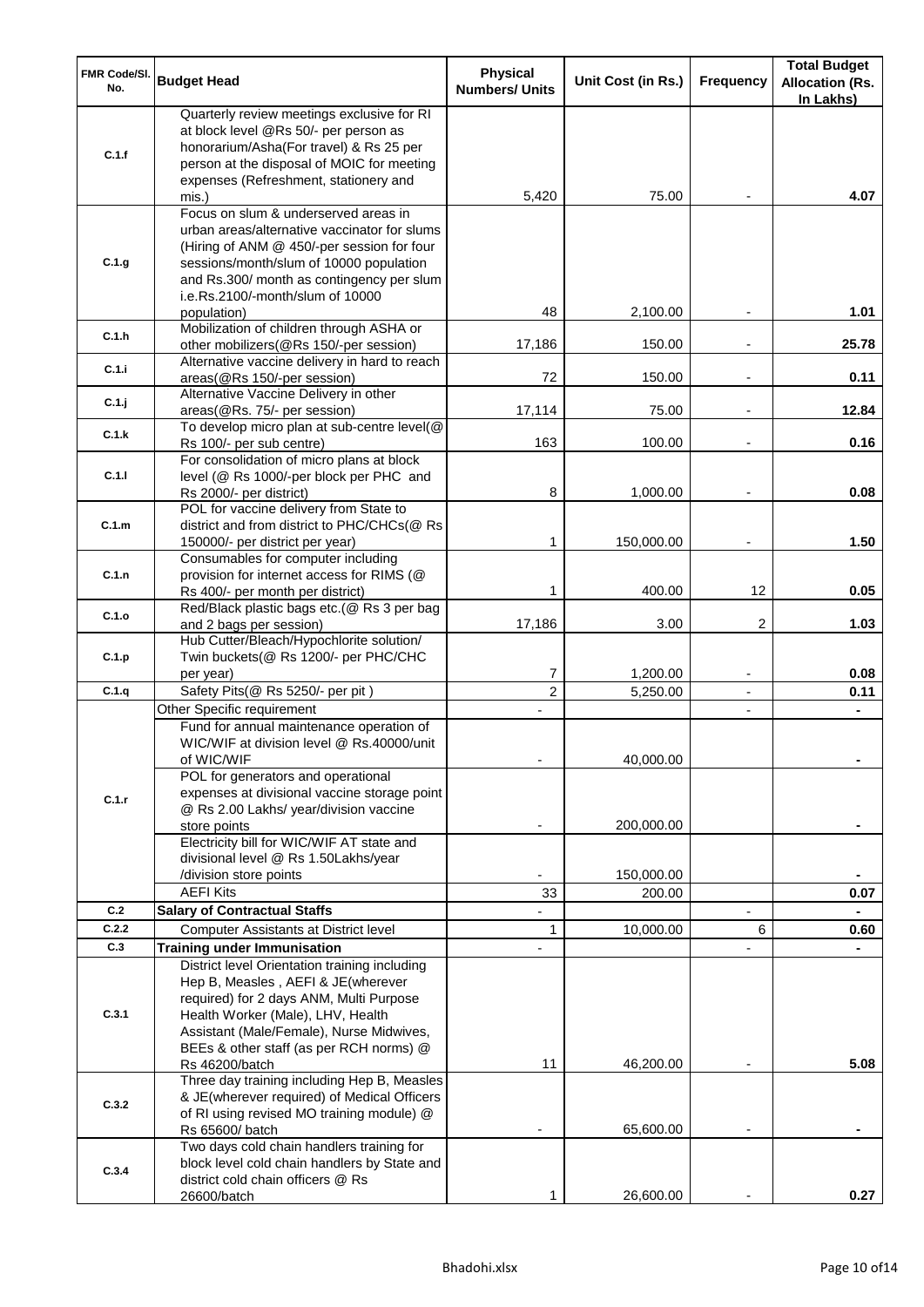| FMR Code/SI.<br>No. | <b>Budget Head</b>                                                               | <b>Physical</b><br><b>Numbers/ Units</b> | Unit Cost (in Rs.) | <b>Frequency</b> | <b>Total Budget</b><br><b>Allocation (Rs.</b><br>In Lakhs) |
|---------------------|----------------------------------------------------------------------------------|------------------------------------------|--------------------|------------------|------------------------------------------------------------|
|                     | One day training of block level data                                             |                                          |                    |                  |                                                            |
| C.3.5               | handlers by DIOs and District cold chain                                         |                                          |                    |                  |                                                            |
|                     | officer to train about the reporting formats of<br>immunization @ Rs 300/ person | $\overline{7}$                           | 300.00             |                  | 0.02                                                       |
|                     | Intensified immunization training of front                                       |                                          |                    |                  |                                                            |
| C.3.6               | line workers @ Rs 86660/batch                                                    | $\overline{7}$                           | 86,660.00          |                  | 6.07                                                       |
| C.4                 | <b>Cold Chain Maintenance</b>                                                    |                                          |                    |                  |                                                            |
|                     | Cold chain maintenance at PHC/CHC Level                                          |                                          |                    |                  |                                                            |
|                     | (@Rs. 750/PHC/CHC per year)<br>Cold chain maintenance at District Level          | $\overline{7}$                           | 750.00             |                  | 0.05                                                       |
|                     | (@Rs. 15000/year)                                                                | $\mathbf{1}$                             | 15,000.00          |                  | 0.15                                                       |
|                     | Asha Incentives- for full immunization @                                         |                                          |                    |                  |                                                            |
|                     | RS.100 per child for full immunization in first                                  |                                          |                    |                  |                                                            |
| C.5                 | year and Rs.50 per child for ensuring                                            |                                          |                    |                  |                                                            |
|                     | complete immunization up to 2nd year of<br>age.(94.22% of the fund)              | 42,452                                   | 150.00             |                  | 60.00                                                      |
|                     | <b>TOTOAL - ROUTINE IMMUNIZATION</b>                                             |                                          |                    |                  | 126.70                                                     |
|                     |                                                                                  |                                          |                    |                  |                                                            |
| D                   | <b>National Disease Control Programmes</b>                                       |                                          |                    |                  |                                                            |
|                     |                                                                                  |                                          |                    |                  |                                                            |
| E                   | <b>Integrated Disease Surveillance Project</b>                                   |                                          |                    |                  |                                                            |
|                     | (IDSP)<br>Operational Costs (Rs. 25000/0 per Month)                              |                                          |                    |                  |                                                            |
| E.1                 | including 10 Medical Colleges                                                    |                                          |                    |                  | 3.00                                                       |
|                     |                                                                                  |                                          |                    |                  |                                                            |
| E.2                 | Remuneration for Contractual Human Resource                                      |                                          |                    |                  |                                                            |
| E.2.1               | Epidemiologist (Rs. 27500-44000)                                                 |                                          |                    |                  | 3.96                                                       |
| E.2.2               | Microbiologist (Rs. 27500-44000)                                                 |                                          |                    |                  |                                                            |
| E.3.2               | Data Manager (Rs. 18000 per Mth)                                                 |                                          |                    |                  | 1.62                                                       |
| E.3.3               | Data Entry Operator (Rs. 11000/mth)                                              |                                          |                    |                  | 1.32                                                       |
|                     | Training                                                                         |                                          |                    |                  |                                                            |
|                     | Medical Officers (3 days) @ Rs 50000 /<br>Batch, for one batch                   |                                          |                    |                  | ٠                                                          |
| E.8                 | Hospital Pharmacists/Nurses Training (1                                          |                                          |                    |                  |                                                            |
|                     | day) @ Rs.38000 / Batch for 1 batch                                              |                                          |                    |                  |                                                            |
|                     | One Day Training of Medical College Doctors                                      |                                          |                    |                  |                                                            |
| E.8                 | Costs on account of Newly Formed Districts                                       |                                          |                    |                  |                                                            |
|                     | TOTAL- IDSP                                                                      |                                          |                    |                  | 9.90                                                       |
|                     | <b>National Vector Borne Disease Control</b>                                     |                                          |                    |                  |                                                            |
| F                   | <b>Programme (NVBDCP)</b>                                                        |                                          |                    |                  |                                                            |
| F.1.1               | <b>Malaria</b>                                                                   |                                          |                    |                  | $\overline{\phantom{a}}$                                   |
| F.1.1.b             | <b>ASHA Incentives</b>                                                           |                                          |                    |                  | 1.25                                                       |
| F.1.1.d             | Monitoring, Evaluation & Supervision &                                           |                                          |                    |                  |                                                            |
|                     | Epidemic preparedness including mobility                                         |                                          |                    |                  | 0.85                                                       |
| F.1.1.e             | IEC/BCC                                                                          |                                          |                    |                  | 0.42                                                       |
| F.1.1.9             | <b>Training/Capacity Building</b><br>Sub Total - Malaria                         |                                          |                    |                  | 0.25                                                       |
| F.1.2               |                                                                                  |                                          |                    |                  | 2.77                                                       |
|                     | Dengue & Chikungunya<br>Strengthening Surveillance for Apex                      |                                          |                    |                  |                                                            |
| F.1.2.a(iⅈ)         | Referral Lab & Sentinel Surveillance                                             |                                          |                    |                  |                                                            |
|                     | Hospital                                                                         |                                          |                    |                  |                                                            |
| F.1.2.c             | Monitoring/Supervision and Rapid                                                 |                                          |                    |                  |                                                            |
|                     | Response                                                                         |                                          |                    |                  | 0.20                                                       |
| F.1.2.d<br>F.1.2.e  | <b>Epidemic Preparedness</b><br>Case Management                                  |                                          |                    |                  | 0.10                                                       |
|                     | <b>Vector Control And Environmental</b>                                          |                                          |                    |                  | 0.10                                                       |
| F.1.2.f             | Management                                                                       |                                          |                    |                  |                                                            |
| F.1.2.g             | IEC/ BCC for Social Mobilization                                                 |                                          |                    |                  | 0.10                                                       |
| F.1.2.i             | Training/Workshop                                                                |                                          |                    |                  | 0.10                                                       |
|                     | Sub Total - Dengue & Chikungunya                                                 |                                          |                    |                  | 0.60                                                       |
| F.1.3               | <b>AES/JE</b>                                                                    |                                          |                    |                  |                                                            |
| F.1.3.a             | Strengthening of Sentinel sites which will                                       |                                          |                    |                  |                                                            |
|                     | include Diagnostics and Case Management,<br>supply of kits by Gol                |                                          |                    |                  |                                                            |
|                     |                                                                                  |                                          |                    |                  |                                                            |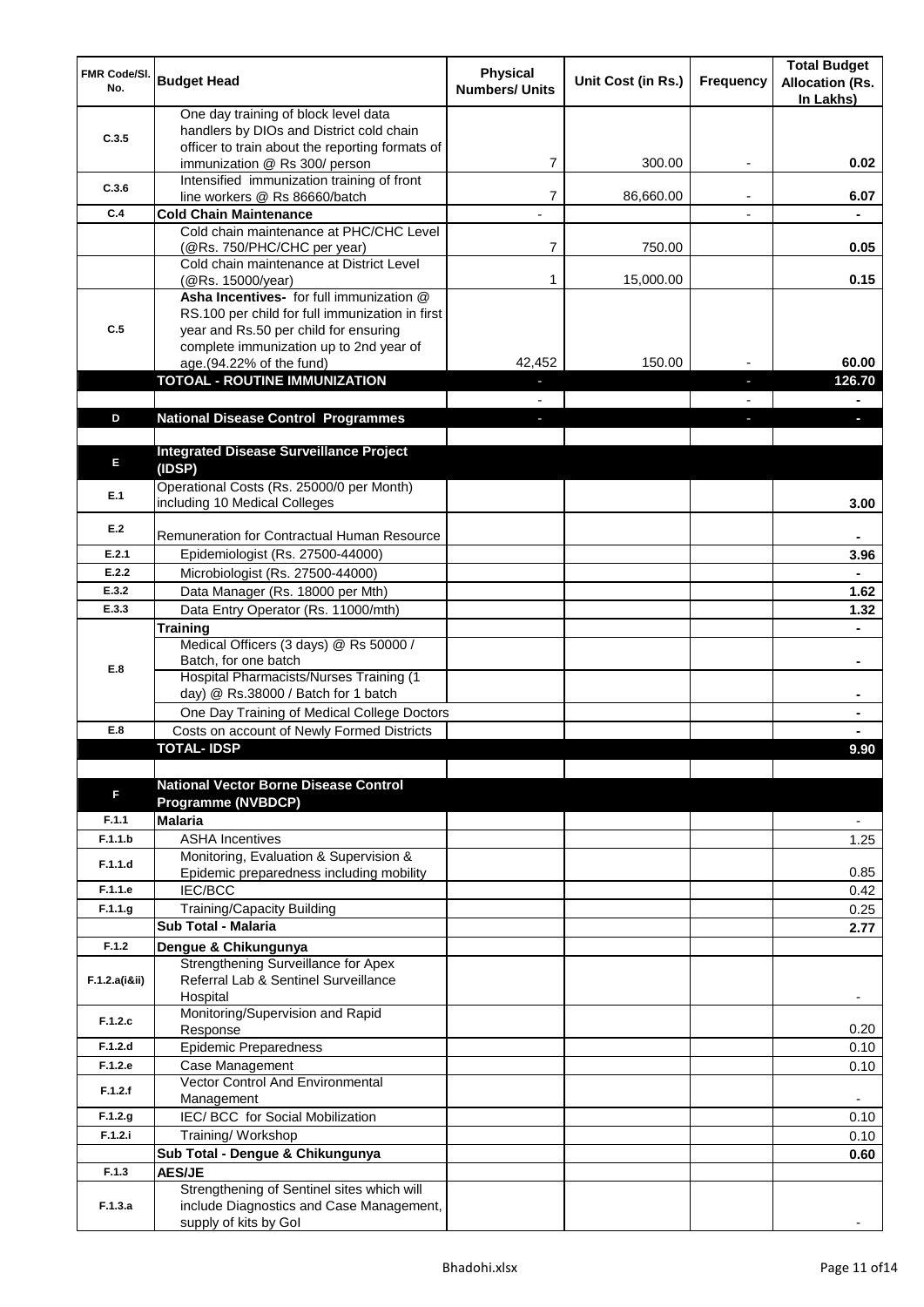| FMR Code/SI.<br>No. | <b>Budget Head</b>                                                                       | <b>Physical</b><br><b>Numbers/ Units</b> | Unit Cost (in Rs.) | <b>Frequency</b> | <b>Total Budget</b><br><b>Allocation (Rs.</b><br>In Lakhs) |
|---------------------|------------------------------------------------------------------------------------------|------------------------------------------|--------------------|------------------|------------------------------------------------------------|
| F.1.3.b             | IEC / BCC Activities & printing material<br>pertaining to JE / AES                       |                                          |                    |                  |                                                            |
|                     | Capacity Building in case management of                                                  |                                          |                    |                  |                                                            |
| F.1.3.c             | Medical Officer and paramedical from                                                     |                                          |                    |                  |                                                            |
| F.1.3.d             | PHC/CHC at district level.<br>Monitoring and supervision                                 |                                          |                    |                  |                                                            |
|                     | Procurement of Insecticides (Technical                                                   |                                          |                    |                  |                                                            |
| F.1.3.e             | Malathion)                                                                               |                                          |                    |                  |                                                            |
| F.1.3.f             | Thermal Fog Machine (Small) @ 0.85<br>lac/machine                                        |                                          |                    |                  |                                                            |
|                     | Operational cost for Malathion fogging (As                                               |                                          |                    |                  |                                                            |
| F.1.3.g             | per Availability of 3 MT Technical Malathion                                             |                                          |                    |                  |                                                            |
|                     | per district)<br>Paediatric ICU Establishment and HR &                                   |                                          |                    |                  |                                                            |
| $F.1.3.$ j          | operational cost for Paediatric ICU in                                                   |                                          |                    |                  |                                                            |
|                     | <b>Endemic Districts</b>                                                                 |                                          |                    |                  |                                                            |
| F.1.3.k             | ASHA Insentivization for sensitizing<br>community                                        |                                          |                    |                  |                                                            |
|                     | Sub Total - AES/JE                                                                       |                                          |                    |                  |                                                            |
| F.1.4               | <b>Lymphatic Filariasis</b>                                                              |                                          |                    |                  |                                                            |
|                     | State Task Force, STAC Meeting, printing                                                 |                                          |                    |                  |                                                            |
|                     | forms & register/ Mobility support, district                                             |                                          |                    |                  |                                                            |
| F.1.4.a             | coordination meeting, sensitization of media<br>etc., Morbidity management, monitoring & |                                          |                    |                  |                                                            |
|                     | supervision and mobility support for Rapid                                               |                                          |                    |                  |                                                            |
|                     | response including Line listing                                                          |                                          |                    |                  | 2.80                                                       |
| F.1.4.b             | Micro Filaria Survey                                                                     |                                          |                    |                  | 0.49                                                       |
| F.1.4.c             | Post MDA Assessment by medical colleges<br>(Govt,& Private)/ ICMR institutions           |                                          |                    |                  |                                                            |
|                     | Training / Sensitization of district level                                               |                                          |                    |                  | 0.15                                                       |
| F.1.4.d             | officers on ELF & Drug Distributors /<br>Peripheral health workers                       |                                          |                    |                  | 1.70                                                       |
|                     |                                                                                          |                                          |                    |                  |                                                            |
| F.1.4.e             | Specific IEC/ BCC at State, districts, PHC,<br>Sub Centre & village lable VHSC/GKs       |                                          |                    |                  | 1.20                                                       |
| F.1.4.f             | Honorarium for Drug Distributors including                                               |                                          |                    |                  |                                                            |
| F.1.4.h.ii          | ASHA & Supervisors involve in MDA<br>M.F.Survey in Non Endemic districts                 |                                          |                    |                  | 3.25                                                       |
|                     | Sub Total - Lymphatic Filariasis                                                         |                                          |                    |                  | 9.59                                                       |
| F.1.5               | Kalazar                                                                                  |                                          |                    |                  |                                                            |
| F.1.5               | Case Search/ Camp Approach                                                               |                                          |                    |                  | 0.10                                                       |
| F.1.5.a             | Spray Pumps & Accessories                                                                |                                          |                    |                  | 0.05                                                       |
| F.1.5.b             | Operational Cost for Spray including Spray                                               |                                          |                    |                  |                                                            |
|                     | Wages & Pending liability of spray wages                                                 |                                          |                    |                  | 0.25                                                       |
| F.1.5.c             | Mobility / P.O.L./ Supervision                                                           |                                          |                    |                  | 0.05                                                       |
| F.1.5.d             | Monitoring & Evaluation<br>Training for Spraying /IEC/                                   |                                          |                    |                  | 0.05                                                       |
| F.1.5.e / F.1.5.f   | BCC/Advocacy/Incentive to ASHA/Loss of                                                   |                                          |                    |                  |                                                            |
|                     | Wages                                                                                    |                                          |                    |                  | 0.10                                                       |
|                     | Sub Total - Kalazar<br><b>Cash grant for Decentralized commodities</b>                   |                                          |                    |                  | 0.60                                                       |
|                     | for Malaria + Filaria F.6                                                                |                                          |                    |                  |                                                            |
| F.6(a,b,c,k)        | Drugs (Chloroquine, Primaquine 2.5/7.5mg)                                                |                                          |                    |                  |                                                            |
|                     | and ACT                                                                                  |                                          |                    |                  | 0.30                                                       |
| F.6.f<br>F.6.h      | D.E.C.<br>NS 1 antigen Kit<br>Dengue                                                     |                                          |                    |                  | 4.00                                                       |
|                     | Larvicidal (Temephos, Bti(AS)/Bti (wp)(for                                               |                                          |                    |                  |                                                            |
| F.6.i               | polluted and non polluted water)                                                         |                                          |                    |                  | 0.30                                                       |
|                     | <b>Sub Total- Dec.Commodities</b>                                                        |                                          |                    |                  | 4.60                                                       |
|                     | <b>TOTAL-NVBDCP</b>                                                                      |                                          |                    |                  | 18.16                                                      |
|                     | <b>National Leprosy Eradication</b>                                                      |                                          |                    |                  |                                                            |
| G                   | Programme(NLEP)                                                                          |                                          |                    |                  |                                                            |
| G.1                 | <b>Case Detection and Management</b>                                                     |                                          |                    |                  |                                                            |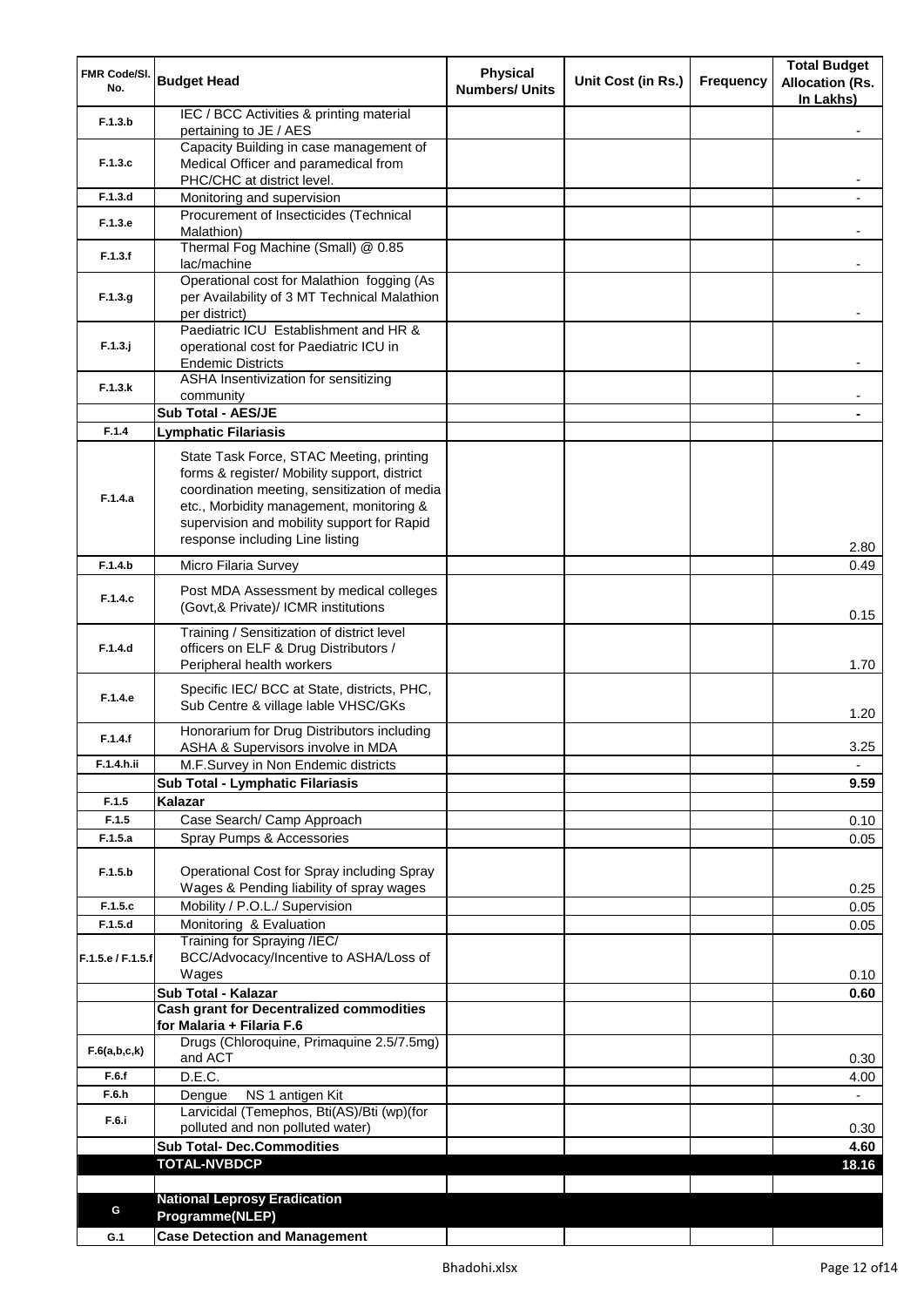| FMR Code/SI.<br>No. | <b>Budget Head</b>                                                                 | <b>Physical</b><br><b>Numbers/ Units</b> | Unit Cost (in Rs.) | <b>Frequency</b> | <b>Total Budget</b><br><b>Allocation (Rs.</b><br>In Lakhs) |
|---------------------|------------------------------------------------------------------------------------|------------------------------------------|--------------------|------------------|------------------------------------------------------------|
| G.1.1               | Specific Plan for high endemic blocks of low<br>endemic districts                  |                                          |                    |                  |                                                            |
|                     | No. of High endemic blocks in Low endemic<br>Districts (ANCDR more than 10)        |                                          |                    |                  |                                                            |
|                     | House to House Visit by Search team                                                |                                          |                    | $\frac{1}{2}$    | $\blacksquare$                                             |
|                     | Confrmaton of suspect                                                              |                                          |                    |                  | ٠                                                          |
|                     | Intensive IEC Activity                                                             |                                          |                    |                  | ۰                                                          |
| G.1.2               | <b>Services in Urban services</b><br>Urban Project 2 Mega cities, 2 medium City    |                                          |                    |                  | ٠                                                          |
|                     | 2, 8 Medium City 1, 40 Townships                                                   |                                          |                    |                  |                                                            |
| G.1.3               | <b>ASHA involvement</b>                                                            |                                          |                    |                  |                                                            |
|                     | <b>ASHA Sensitization</b>                                                          |                                          |                    |                  | 0.131                                                      |
|                     | <b>ASHA Incentive for Services</b>                                                 |                                          |                    |                  | 0.100                                                      |
| G.1.4               | <b>Materials &amp; Supplies</b>                                                    |                                          |                    |                  |                                                            |
|                     | Supportive Drugs & Dressing materials<br>Laboratory reagents and equipments        |                                          |                    |                  | 0.40                                                       |
|                     | scalpels etc.                                                                      |                                          |                    |                  | 0.08                                                       |
|                     | Printing works                                                                     |                                          |                    |                  | 0.14                                                       |
| G.1.5               | <b>NGO Services</b>                                                                |                                          |                    |                  | $\blacksquare$                                             |
| G.2                 | <b>DPMR</b>                                                                        |                                          |                    |                  | $\blacksquare$                                             |
|                     | MCR Protective Footwear (12500 pairs)                                              |                                          |                    |                  | 0.40                                                       |
|                     | Aids Appliances, Self Care Kit items etc.                                          |                                          |                    |                  | 0.12                                                       |
|                     | Welfare allowance for RCS patients @ Rs                                            |                                          |                    |                  |                                                            |
|                     | 8000                                                                               |                                          |                    |                  |                                                            |
|                     | Reimbursement to institutions for RCS                                              |                                          |                    |                  |                                                            |
|                     | Screening cum Self Care Camp                                                       |                                          |                    |                  | 0.10                                                       |
| G.3                 | <b>IEC</b>                                                                         |                                          |                    |                  |                                                            |
|                     | Mass Media (TV, Radio, Press etc.)                                                 |                                          |                    |                  | 0.39                                                       |
|                     | Outdoor Media (Posters, Banners, Kiosk,<br>Hoardings, Display boards, Miking etc.) |                                          |                    |                  | 0.23                                                       |
|                     | Rural Media (Folk shows etc.)                                                      |                                          |                    |                  | 0.20                                                       |
|                     | Advocacy meeting                                                                   |                                          |                    |                  | 0.05                                                       |
| G.4                 | <b>Human Resource</b>                                                              |                                          |                    |                  | $\blacksquare$                                             |
|                     | District Leprosy Consultant in high endemic                                        |                                          |                    |                  |                                                            |
|                     | districts                                                                          |                                          |                    |                  | 2.70                                                       |
|                     | Physiotherapist in high endemic districts                                          |                                          |                    |                  | 2.25                                                       |
|                     | PMW @ Rs 16000 per month                                                           |                                          |                    |                  | 2.88                                                       |
| G.5                 | Programme management                                                               |                                          |                    |                  | $\sim$                                                     |
|                     | For Contractual Staff                                                              |                                          |                    |                  | 0.25                                                       |
|                     | Rent, Telephone, Electricity, P&T charges,<br>Miscellaneous                        |                                          |                    |                  | 0.35                                                       |
|                     | DLO Office Consumables eg.Stationery                                               |                                          |                    |                  |                                                            |
|                     | Items, Pendrive, CD etc.<br>Mobility Support- Vehicle hiring, POL and              |                                          |                    |                  | 0.30                                                       |
|                     | Maintenance for District Nucleus Team                                              |                                          |                    |                  |                                                            |
|                     | (one tenth)                                                                        |                                          |                    |                  | 0.15                                                       |
| G.6                 | <b>Others</b>                                                                      |                                          |                    |                  |                                                            |
|                     |                                                                                    |                                          |                    |                  |                                                            |
|                     | Travel expense for regular staff for specific                                      |                                          |                    |                  |                                                            |
|                     | programme/ training needs / awards etc.                                            |                                          |                    |                  | 0.065                                                      |
|                     | <b>TOTAL - NLEP</b>                                                                |                                          |                    |                  | 11.29                                                      |
|                     | <b>Revised National Tuberculosis Control</b>                                       |                                          |                    |                  |                                                            |
| п                   | <b>Programme (RNTCP)</b>                                                           |                                          |                    |                  |                                                            |
| 1.1                 | Civil Works                                                                        |                                          |                    |                  | 1.14                                                       |
| 1.2                 | Laboratory Materials                                                               |                                          |                    |                  | 4.99                                                       |
| 1.3                 | Honorarium                                                                         |                                          |                    |                  | 3.59                                                       |
| 1.4                 | <b>IEC/ Publicity</b>                                                              |                                          |                    |                  | 1.46                                                       |
| 1.5                 | <b>Equipment Maintenance</b>                                                       |                                          |                    |                  | 0.45                                                       |
| 1.6                 | Training                                                                           |                                          |                    |                  | 2.72                                                       |
| 1.7                 | POL & Vehicle Maintenance                                                          |                                          |                    |                  | 2.40                                                       |
| 1.8                 | Vehicle Hiring Charges                                                             |                                          |                    |                  | 4.19                                                       |
| 1.9                 | Ngo/PP Support                                                                     |                                          |                    |                  | 13.61                                                      |